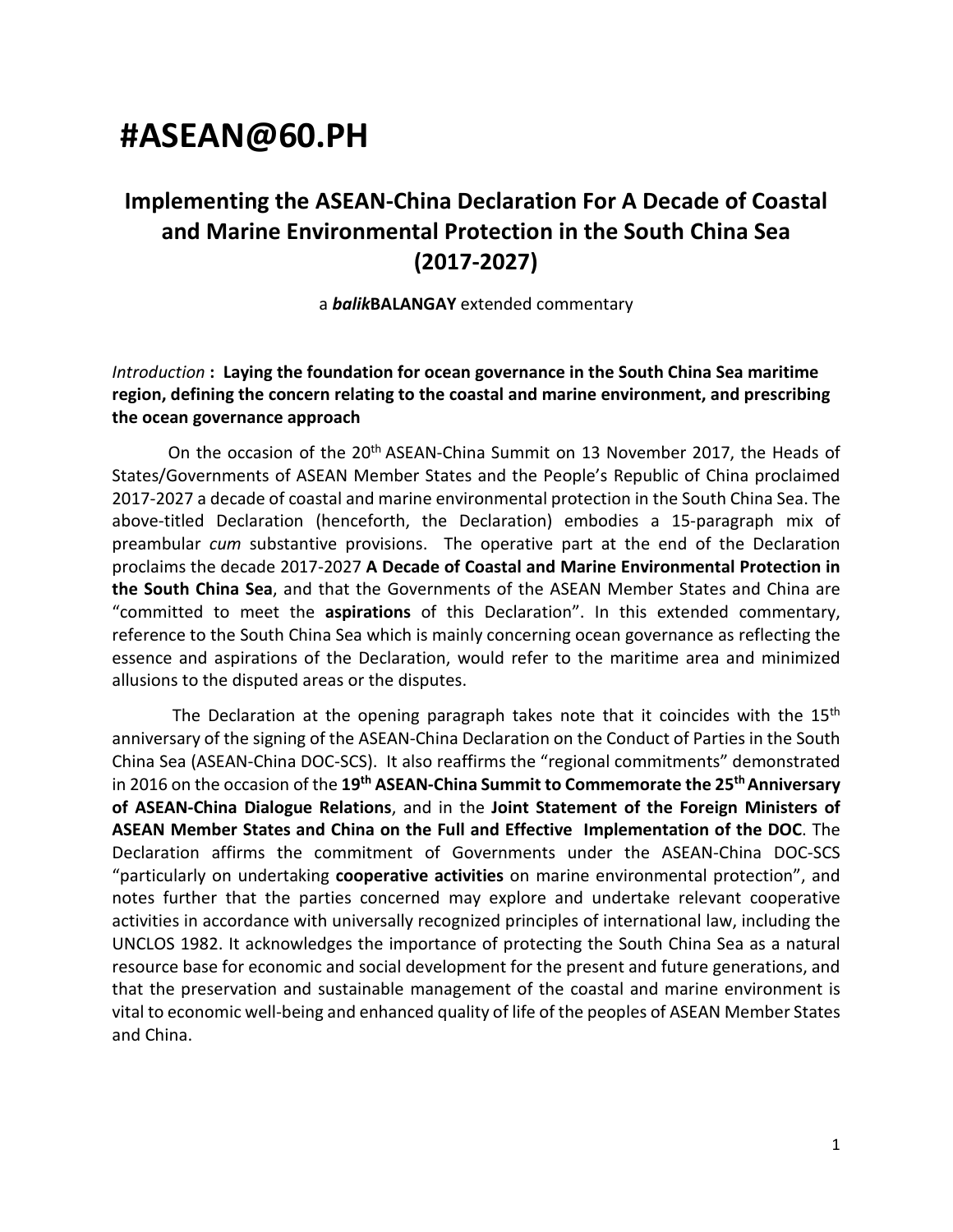The Declaration cites certain interrelated framework instruments relevant to the protection of the coastal and marine environment; recalling the "obligations of Governments" as contained in the following international agreements:

- The United Nations Convention on the Law of the Sea, 1982
- The United Nations Decade on Biodiversity (2011- 2020)
- The Convention on Biological Diversity (CBD), and **relevant international instruments**
- The United Nations Agenda 2030 for Sustainable Development, particularly Goal Number 14, Life Below Water, to promote conservation and sustainable use of the oceans, seas and marine resources

A general reference is made in regard to UN resolutions and **other efforts**to preserve and protect the coastal and marine environment and resources.

The Declaration also cites and makes specific reference to generally accepted scientific principles relating to the management of marine resources "to ensure its rational and sustainable development", to wit :

- the need to promote responsible fishing practices, environmentally friendly fishing methods, and combatting illegal, unreported and unregulated (IUU) fishing, to ensure sustainable fishery resources and achieve food security
- that a precautionary and ecosystem-based approach based on the best available science in marine resources management to ensure its rational and sustainable development could be applied as appropriate
- the significance of the sustainable management and conservation of fresh water ecosystems such as lakes and rivers, wetlands, and adjacent estuaries along coastal areas in the overall health of the marine environment **(**of particular interest to the Philippines and other ASEAN countries is environmental management in so-called "water communities" or those located onshore or in lakes as they have significant impacts "on the overall health of the marine environment"**)**
- that conservation of endangered and migratory wildlife species warrants cooperation from countries within the region where such species spend any part of their life cycle

Also mentioned as a management principle is "the need to continue developing and sustaining environmentally-friendly mechanisms to mitigate the effects of climate change and transboundary marine environmental pollution and degradation".

The foregoing scientific framework and parameters cannot be intended to be exhaustive or all-inclusive; they merely set the collective tone and convey the message in regard to ocean governance in general that highlight their special relevance to sustainable management and conservation concerns of the coastal and marine environment in the South China Sea. Moreover, the Declaration notes that the current environmental situation in the South China Sea requires **collective attention and action** to protect the marine environment and biodiversity; noting further "**that coordinated and cooperative regional efforts** are essential for the scientific conservation and management of the marine environment, biodiversity, and coastal zone of the ecosystem of the South China Sea".

Finally, noteworthy and inviting particular attention is a political element, a benign and constructive sentiment insinuated into the context of the Declaration as a commitment and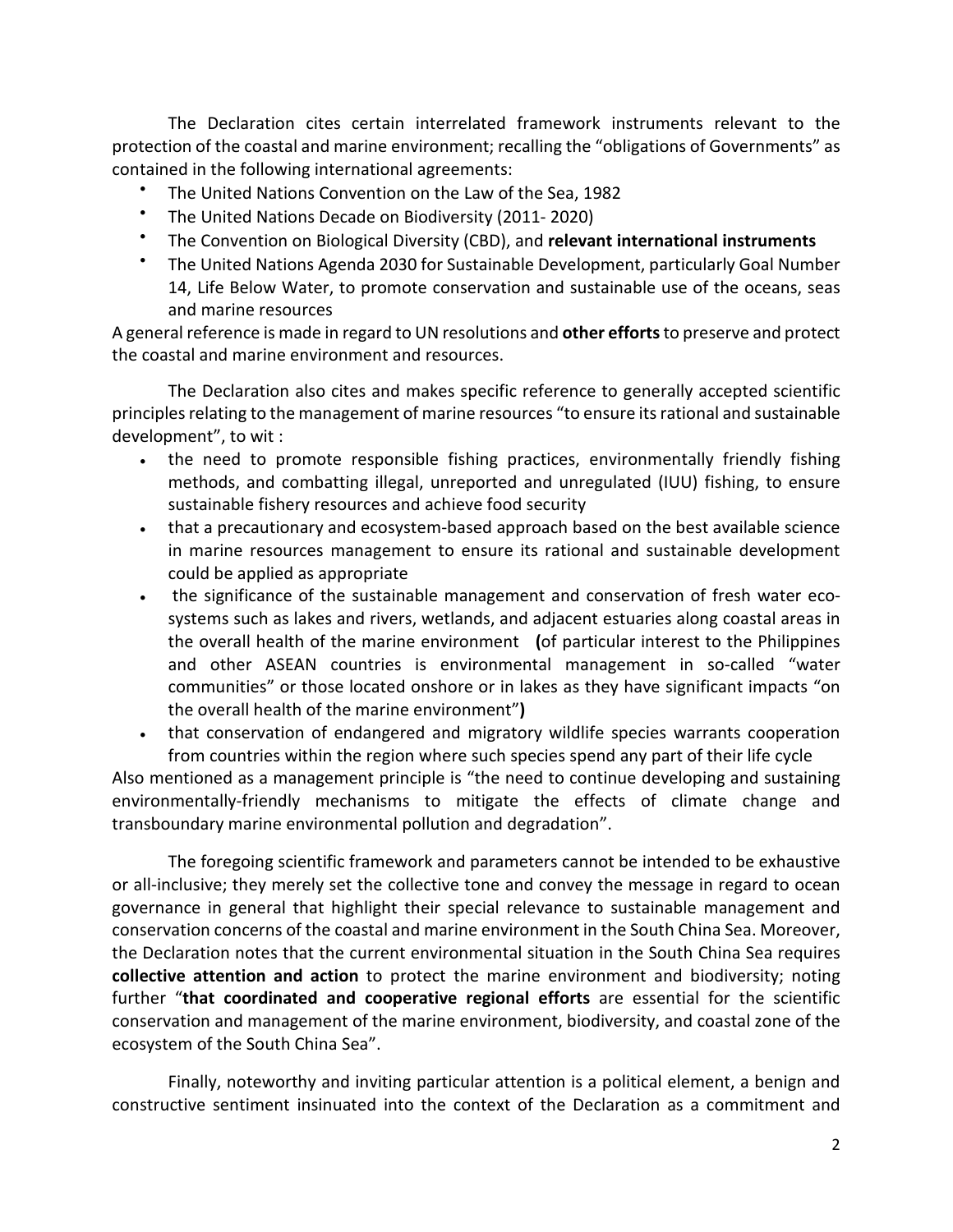aspirations of the Parties for the sake of the preservation and conservation of the coastal and marine environment, and this is to explore and undertake other relevant cooperative activities in accordance with universally recognized principles of international law, including the UNCLOS 1982, "**pending a comprehensive and durable settlement of territorial and jurisdictional disputes . . . without prejudice to the positions of the concerned parties to the disputes**". The "benefits that would be gained from having the South China Sea as a sea of peace, stability and prosperity", is duly acknowledged in the Declaration. In other words, the obligations and commitments of the ASEAN Member States and China, and their collective aspirations under the Declaration, transcends the maritime disputes in the South China Sea and leading towards a pure science norm-based management approach collectively and cooperatively to conserve, preserve and protect the coastal and marine environment. Essentially this is the ultimate expression of the collective desire and aspirations of the Parties to the Declaration.

#### *Implementing the Declaration* - **a rules–based regional ocean governance framework under the UNCLOS 1982**

The Declaration lays down the foundation for a collective and cooperative regional ocean governance among States bordering the South China Sea, but assumed as an ASEAN-China undertaking among all the Parties to the Declaration. The legal and scientific framework for implementing the Declaration is the UNCLOS 1982 which is attributed all prominence in regard to ocean governance, and the rights, duties and obligations among States Parties to the UNCLOS to cooperate in the implementation of the provisions therein. In the situation of the South China Sea with characteristic regional features (UNCLOS Article 197) that necessitates collective and cooperative ocean governance, and additionally burdened and complicated with intractable maritime jurisdictional issues among bordering States, the appropriate legal and scientific framework for the immediate governance concerns reflected in the Declaration i.e. coastal and marine environment protection, would be the UNCLOS at Part IX on enclosed and semi-enclosed seas. The South China Sea meets the UNCLOS definition of an enclosed/semi-enclosed sea defined at Article 123 thereof, as *a gulf, basin or sea surrounded by two or more States and connected to another sea or the ocean by a narrow outlet or consisting entirely or primarily of the territorial seas and exclusive economic zones of two or more coastal States*. As regards a governance regime for enclosed and semi-enclosed seas, the same UNCLOS provision also calls for cooperative undertaking, whether bilateral or collective, in all aspects of ocean governance and management for such seas.

The Declaration, however, is an ASEAN-China undertaking in the South China Sea and the governance approach is already explicitly determined therein to be collective and not bilateral. Under UNCLOS Article 123, the parties directly concerned in an UNCLOS Part IX arrangement in the South China Sea would be China, Vietnam, Laos, Philippines, Malaysia, Brunei, and Indonesia as bordering States. The aforementioned ASEAN member countries and China would form the principal participating States in an UNCLOS Part IX arrangement implementing the Declaration. However, in the context of the Declaration in relation to UNCLOS Part IX, the rest of the ASEAN member States would necessarily be direct participants in its implementation, in two categories subsumed together : (1) as signatory to the Declaration as ASEAN Member States, and (2) as "other interested States" under UNCLOS Article 123 that do not border the South China Sea,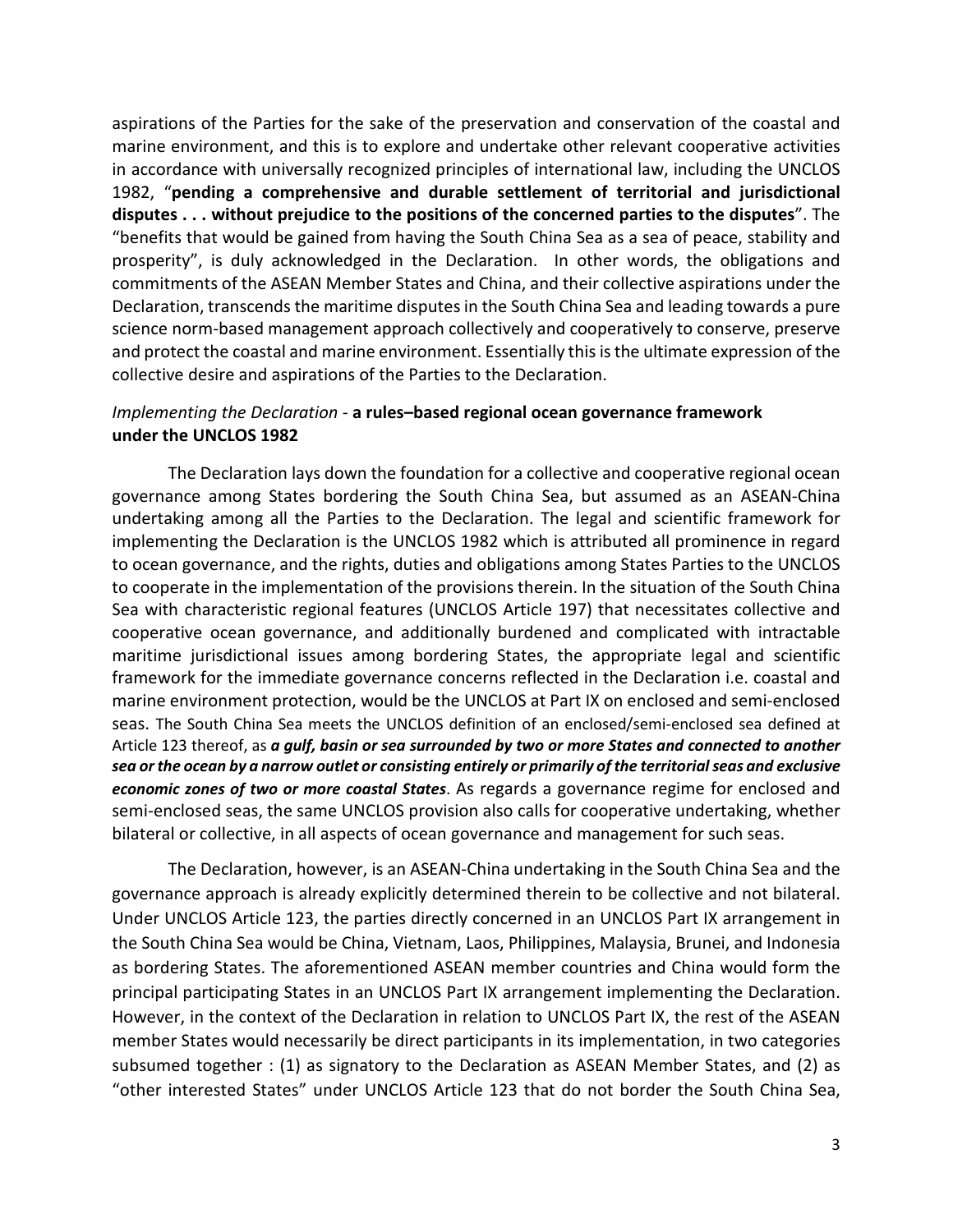wherein the "invitation" from the aforestated principal participating States to the rest of the ASEAN member countries is necessarily impliedly contained and accepted in the Declaration itself. In other words, in the context of the Declaration implementing UNCLOS Part IX, the distinction between States bordering the South China Sea and the rest of the ASEAN Member States has been erased, and that all ASEAN member countries are collectively participants with China as Parties to the Declaration. Moreover, the duties and obligations between the ASEAN Member States and China, as shall be seen later, would necessarily extend throughout an expanded maritime area as interconnected enclosed and semi-enclosed seas under UNCLOS Part IX, that would encompass all the seas of the ASEAN maritime region beyond the intended South China Sea ambit of the Declaration.

As above indicated but stated another way for emphasis, implementing the Declaration on coastal and marine environmental protection in the South China Sea is an all-inclusive undertaking among ASEAN Member States and China by virtue of the terms of the Declaration, and not only among ASEAN countries bordering the South China Sea and China. The undertaking among ASEAN Member States in regard to coastal and marine environmental protection in the South China Sea under the Declaration is differentiated from that in the ASEAN-China DOC-SCS, and for that matter under the ASEAN-China Code of Conduct being formulated, which binds directly only the ASEAN claimant countries and China. Restated for emphasis, the obligations and commitments under the Declaration is an active collective and cooperative engagement among ASEAN Member States whether claimant or non-claimant States in the South China Sea maritime jurisdictional disputes. Whereas non-claimant countries in the ASEAN-China DOC-SCS (and the proposed Code of Conduct) are simply passive participants and not even guarantors of its faithful compliance; and a factor in the seeming indifference and perceived failure of the ASEAN to reach consensus on the South China Sea agenda.

# *Implementing the Declaration* – **Defining the scope of collective cooperation in ocean governance**

Carrying further the regional ocean governance scenario pursuant to the Declaration in relation to UNCLOS Part IX, the activities outlined in the Declaration would be implemented collectively and cooperatively as prescribed in the Declaration and not bilaterally as otherwise allowed under the UNCLOS Part IX, as aforesaid. Additionally, since the Declaration mentions the UNCLOS as the principal instrument to implement the Declaration, and UNCLOS Part IX being the relevant governance regime for the South China Sea as enclosed/semi-enclosed sea, the appropriate modality or vehicle for a collective and cooperative maritime and ocean governance scheme would necessarily be through **an appropriate regional organization** (UNCLOS Article 123) to be established through an implementing agreement among UNCLOS Part IX stakeholders, as follows:

• the States bordering the South China Sea, namely China, Vietnam, Laos, Philippines, Malaysia, Indonesia and Brunei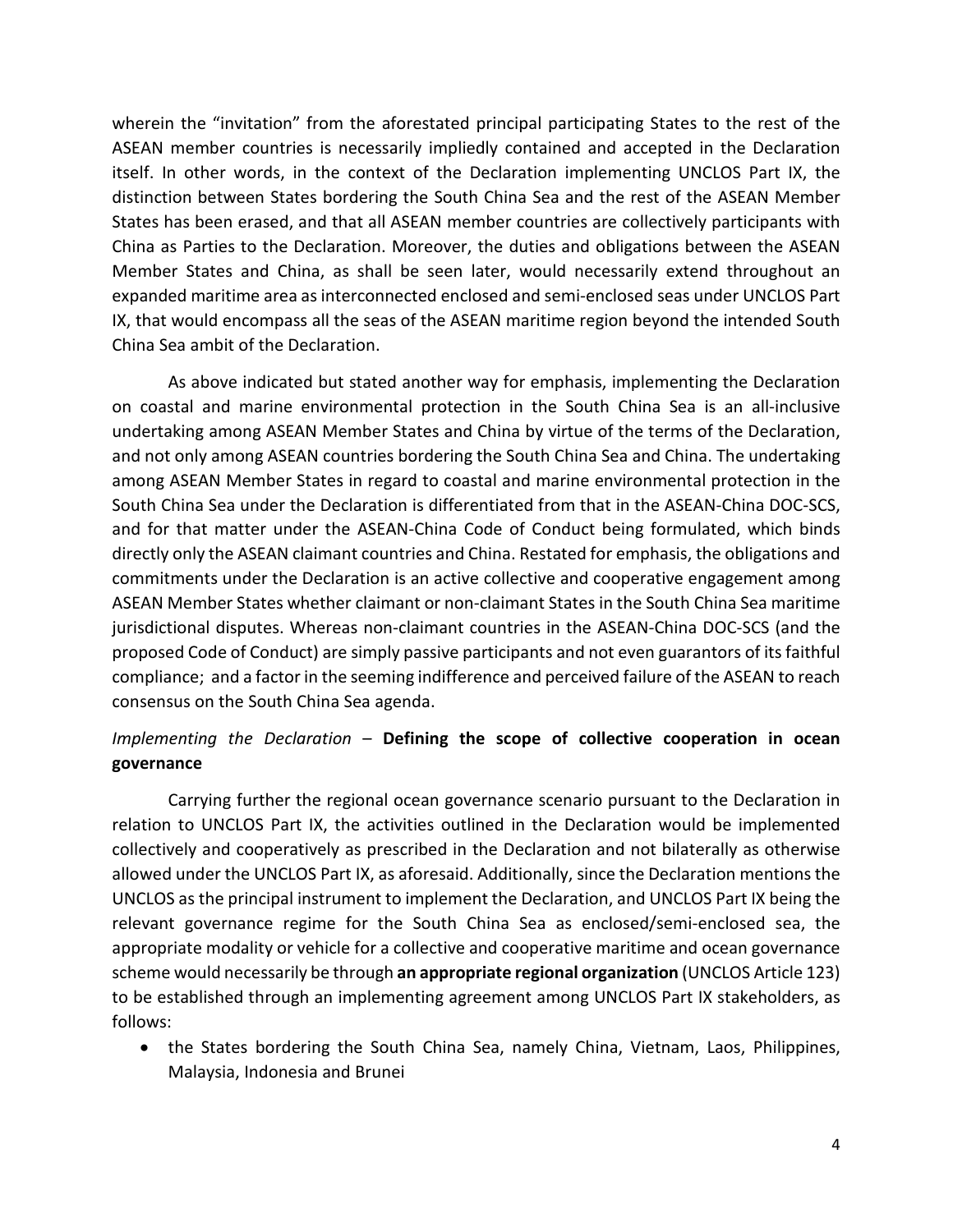- the rest of the ASEAN Member States as Parties to the Declaration that binds them collectively
- relevant international organizations (and non-governmental organizations, NGOs) upon invitation of the principal stakeholders under the Declaration i.e. ASEAN-China

Finally, faithful to the rationale and aspirations expressed in the Declaration in regard to coastal and marine environmental protection, the connectivity of the ocean and the geomorphological and large marine ecosystem (LME) setting of the South China Sea as enclosed/semi-enclosed sea, and the rationale for such seas being accorded a *sui-generis* governance regime under the UNCLOS, it cannot be too early to start adapting a mindset that would project holistic and comprehensive governance to the entirety of the seas of the ASEAN. The seas of the ASEAN shares characteristic regional features and are interconnected enclosed/semi-enclosed seas, that encompass interconnected archipelagic waters within. A natural expansion of the coastal and marine environmental protection envelope under the Declaration towards the wider maritime region would be a nature-inspired and compelled regional undertaking under UNCLOS Part IX.

## *Implementing the Declaration* - **Target activities relating to coastal and marine environmental protection in the South China Sea for the decade 2017-2027**

As already stated above, the Declaration highlights certain ocean governance activities for the decade 2017-2027, herein reiterated as follows :

- to promote responsible fishing practices, environmentally friendly fishing methods, and combatting illegal, unreported and unregulated (IUU) fishing
- the scientific conservation and management of marine resources and environment, biodiversity, and coastal zone of the ecosystem of the South China Sea
- the sustainable management and conservation of fresh water eco-systems such as lakes and rivers, wetlands, and adjacent estuaries along coastal areas in the overall health of the marine environment
- to continue developing and sustaining environmentally-friendly mechanisms to mitigate the effects of climate change and transboundary marine environmental pollution and degradation

It is clear, however, that while the Declaration makes special mention of specific activities above, it cannot be intended as a neat exclusionary enumeration. The Declaration encourages that "the parties concerned may explore and undertake relevant cooperative activities in accordance with universally recognized principles of international law, including the UNCLOS 1982" and not confining themselves solely to coastal and marine environmental protection with specified activities subject of the Declaration. Indeed, the framework instruments cited in the Declaration that would serve as guidance documents towards crafting a regional ocean governance regime in the South China Sea provides a wide scope of protective and conservation measures that includes a general reference to "UN resolutions and **other efforts to preserve and protect the coastal and marine environment and resources**". And certain **other efforts** can include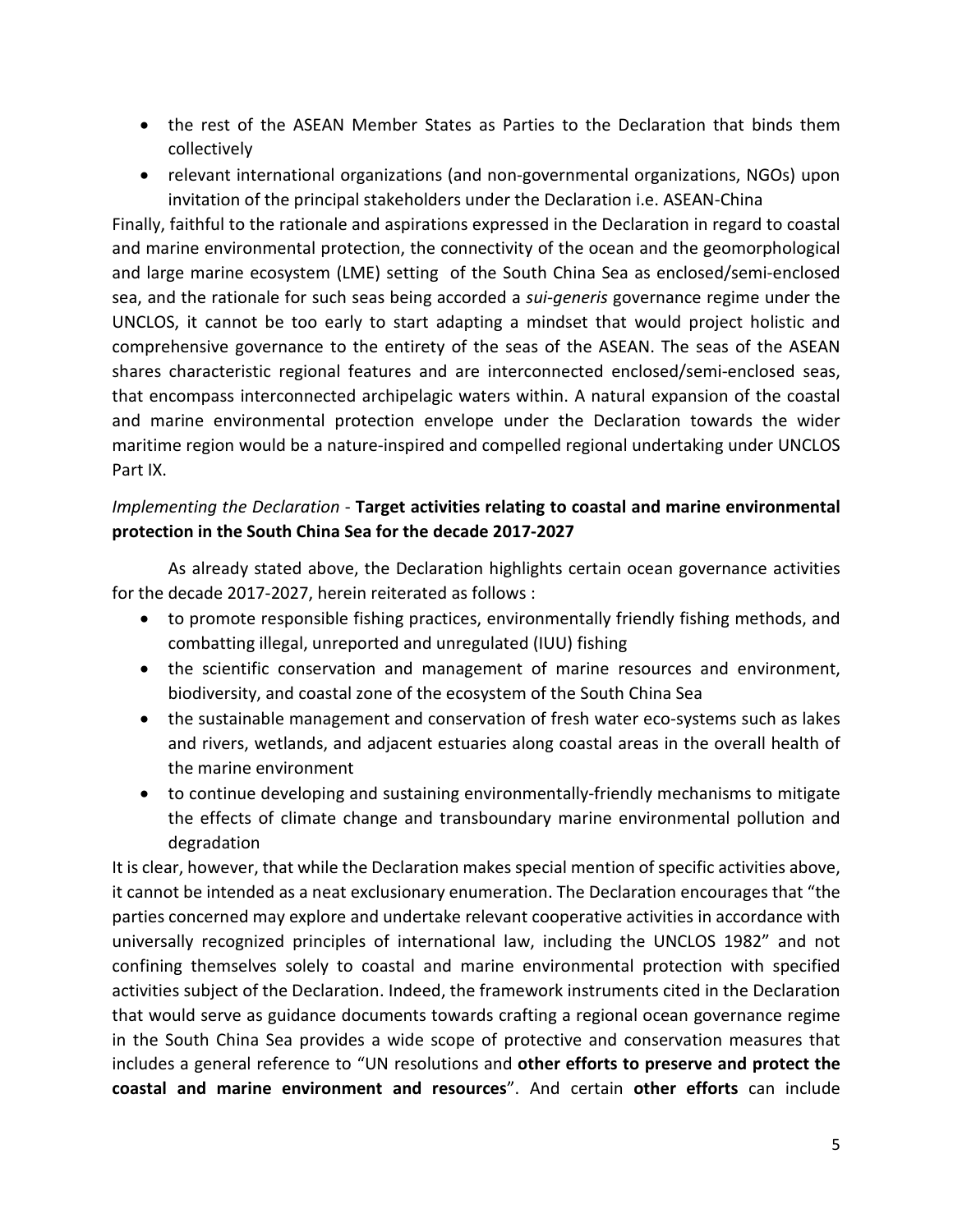"developing and sustaining environmentally friendly mechanisms to mitigate the effects of . . . **transboundary marine environmental pollution and degradation**".

The above-defined target activities, however, can be an initial or "starter package" for the South China Sea under the Declaration and woven together for constructing a regionwide ASEAN-China Integrated Coastal Zone Management (ICZM) programme addressing and straddling the economic, socio-cultural, and security pillars of AEC 2015 vital to food security and the "economic well-being and enhanced quality of life of the peoples of ASEAN Member States and China" (in the words of the Declaration). At the same time, the Parties can explore and undertake relevant cooperative activities pursuant to the UNCLOS and universally recognized principles of international law and thus rendering **open-ended** the collective and cooperative ocean governance activities beyond those specifically mentioned in the Declaration. In effect, there are no limits or constraints to collective and cooperative ocean governance activities under the Declaration from the very outset, to serve whatever may be deemed to be the collective aspirations of the Parties to the Declaration.

*Implementing the Declaration* - China's design and unilateral commitment to ocean governance, a **Silk Road Spirit** in a **Blue Partnership** for a **Blue Economy**; and its direct relevance to the Declaration

On 20 June 2017, or five months preceding the Declaration, China promulgated its **Vision for Cooperation under the Belt and Road Initiative** (the Vision). It is an updated version proceeding from the **2015 Visions and Actions on Jointly Building the Silk Road Economic Belt**  and the 21<sup>st</sup> Century Maritime Silk Road. The Vision, together with the ASEAN Vision 2025, are "acknowledged" in the **Joint Statement between ASEAN and China on Further Deepening the Cooperation on Infrastructure Connectivity** issued on 13 November 2017 (also on the occasion of the 31<sup>st</sup> ASEAN-China Summit and simultaneously with the Declaration) as *strategic guiding documents*.

As an **economic development** belt, the Vision spells out in greater detail China's overall proposition "to synchronize development plans and promoting joint actions amongst countries along the Maritime Silk Road". On this aspect alone, the Vision ought to elicit the highest level of interest and attention from the ASEAN as a regional organization; the ASEAN must attribute due importance to the Vision. Firstly, this is because it is an economic development proposition that would involve and benefit all individual member countries of the ASEAN as among countries along the 21<sup>st</sup> Century Maritime Silk Road. Moreover, it goes without saying that the maritime silk road would facilitate outward economic and trade interaction between the ASEAN and other economic groupings or other countries along the maritime route. Finally, the maritime silk road under the Belt and Road Initiative of China must be accorded greater prominence in the ASEAN-China Dialogue agenda inasmuch as it has strong impacts and direct relevance on the three pillars of AEC 2015 as related to the ASEAN Vision 2025.

Secondly and equally important, the ASEAN is a maritime region striving for a maritime connectivity under the AEC 2015 that necessarily spills over to China (or from China to ASEAN, as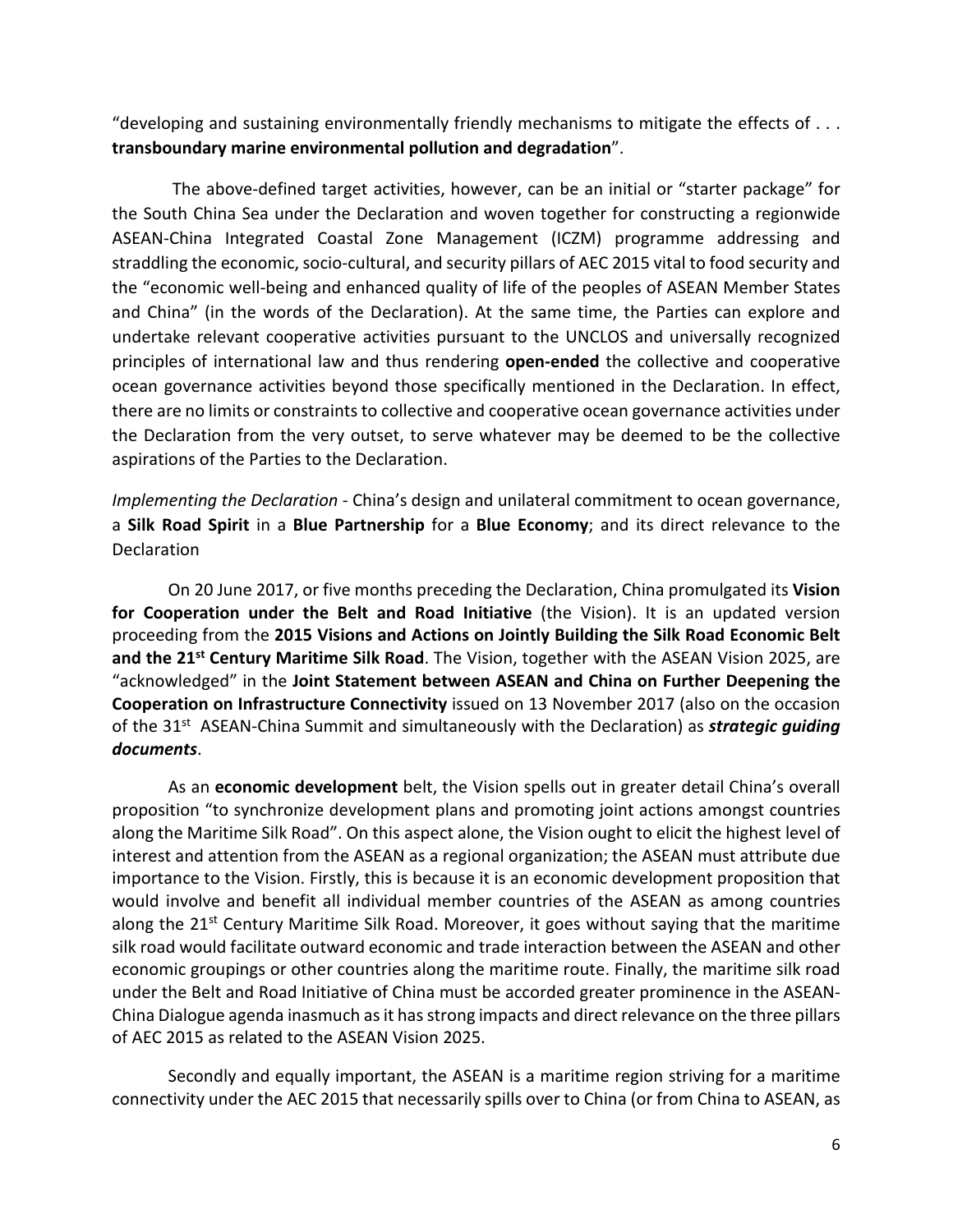a two-way perspective). The Vision is about a **Blue Partnership** "together to build platforms for maritime cooperation . . . as an effective way for promoting ocean cooperation . . . to promote policy coordination, deepen common understanding, enhance mutual **political** trust, build bilateral and multilateral cooperative mechanisms . . . to jointly participate in ocean governance". It entails an "all-dimensional, multi-tiered and broad-scoped partnership" in a "new era of increased focus and dependence upon maritime cooperation and development". Further, all the foregoing efforts "in order to provide the institutional framework for ocean cooperation" . . . to "jointly protecting and sustainably utilizing marine resources to achieve harmony between man and the ocean for common development and enhancement of marine welfare". In short, the Vision accords parallel importance to economic development and a sustainable coastal and marine environmental protection and management, in a synergized approach along the Maritime Silk Road and the wider maritime region it serves. The practical link between the Declaration and the Vision is clearly established under both instruments. All together, the Declaration, the ASEAN-China DOC-SCS, and the Vision, touches on the ocean as the source of life, sustainable livelihood and shared development; and nurtured to enhance quality of life.

An **ASEAN-China partnership for ocean governance** under the Declaration and Vision; for an Asian Century in a new world economic and political order

Underlining the Blue Partnership is what China calls **The Silk Road Spirit**, which is about "peace and cooperation, openness and inclusiveness, mutual learning and mutual benefit", expounded in detail in the 10-page *VISION* document. Significantly, there is a political strand in the foregoing geo-economic line, nonetheless a truism especially relevant to the South China Sea embroiled in maritime jurisdictional disputes, that "**enhancing maritime cooperation also enables various countries to jointly tackle challenges and crises, thus promoting regional peace and security**". Indeed, transborder maritime issues and concerns are endemic to the wider maritime region traversed by the maritime silk road many of which are related to resources exploitation that are not necessarily connected to jurisdictional issues. In certain instances they even antedate the UNCLOS and thus with historical roots. Many if not most are low-intensity resources competition that can be managed or resolved through a reestablished ancient Asian culture of consultations or negotiations appropriately applicable to the present-day context of a collective ocean governance cooperation. Among its principles, the Vision seeks "mutual political trusts" and to "promote harmonious co-existence"; to build a culture of harmony and cooperation. Furthermore, pursuing development cooperation along the preceding lines will be further enhanced by "strengthening cooperation through existing multilateral mechanisms" (such as APEC, etc.) and "boost cooperation with multilateral organizations" (such as IMO, FAO, IHO, IOC/UNESCO and the International Ocean Institute, etc.). This is significant in that peaceful dispute resolution and management in a resort to consultations and negotiations would in all likelihood involve delving into technical and scientific parameters consistent with UNCLOS Article 123 that would involve relevant international organizations (and NGO's) as stakeholders. It will establish and strengthen synergies between sustainable development and sustainable ocean governance. The relative political influence of States with competing self- interests must not be a factor in maritime dispute settlement.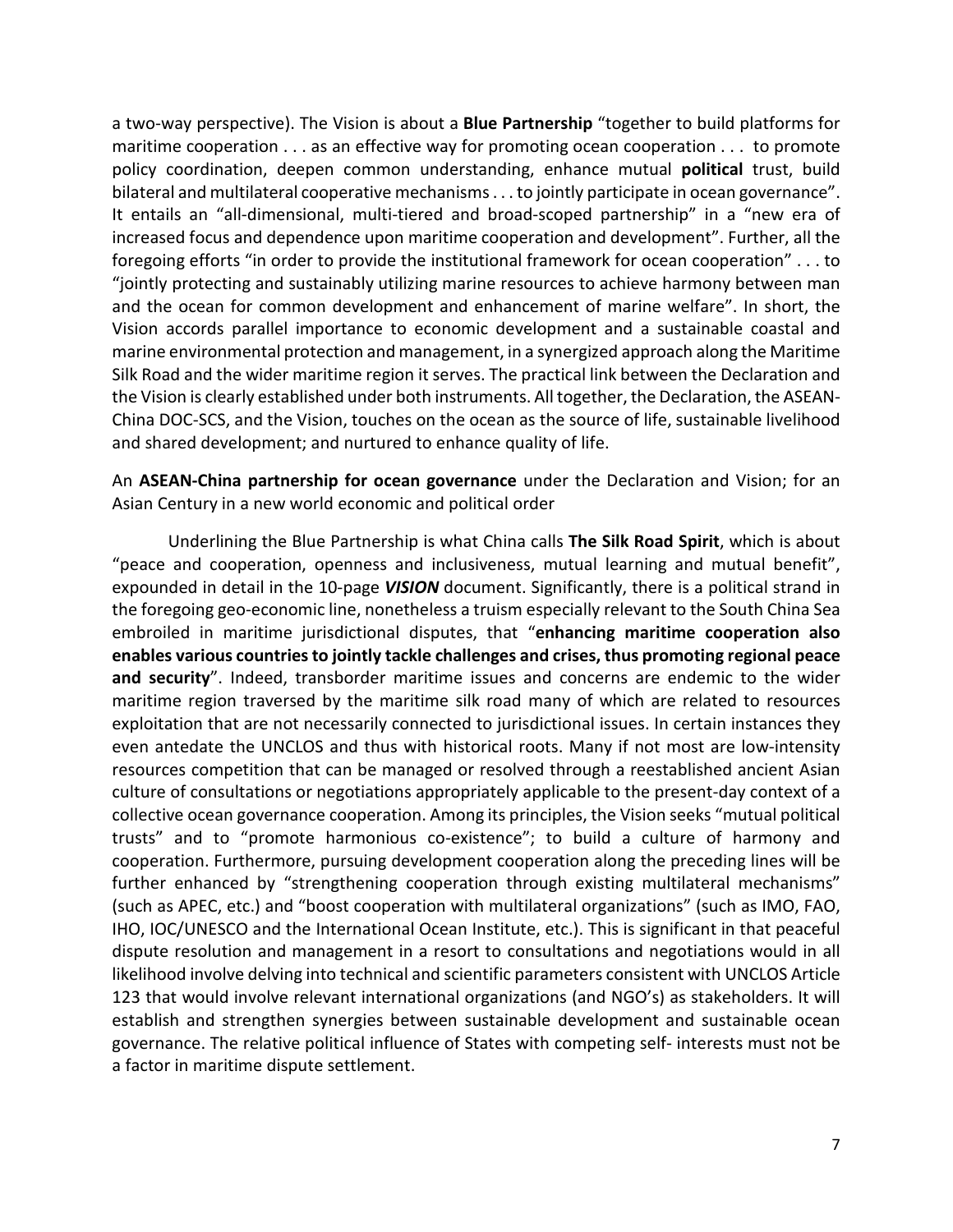The above is a general exposition of the direction and approach of the Vision, which is the **assurance** of China's commitment to the Declaration and even enhancing it. In a significant way, the Vision contains elements that reinforce and enhance the Declaration, the full and effective implementation of the ASEAN-China DOC-SCS, and most importantly, the UNCLOS particularly at Part IX thereof on enclosed and semi-enclosed seas. It is a detailed translation into a seamless and comprehensive regional ocean governance architecture that can be assembled together and consolidate elements contained in the Declaration and the ASEAN-China DOC-SCS under the umbrella of UNCLOS Part IX, in support of AEC 2015, ASEAN Vision 2025 and the Belt and Road Initiative. This direction can be the signal contribution towards a rules-based "progressive development" of an ASEAN-China partnership in the South China Sea, and beyond.

The undertakings and commitments towards a regional ocean governance contained in the aforestated strategic guidance documents can be consolidated into a coherent component "annex" to UNCLOS Part IX. It can also be taken as a conscious and purposeful modern-day adaptation of the notion of collective security in regard to an appropriate role of a *de facto* or informal regional organization (i.e. ASEAN-China) in resolving maritime disputes in a maritime region; a regional maritime security concern appropriate for regional action (adapting phraseology from Chapter VIII of the Charter of the United Nations). This regional undertaking would be a more constructive alternative wisely attuned to a regional (Asian) culture and values, than the contrived and discredited recourse to a unilateral compulsory arbitration under the UNCLOS. It would also lend substance and credence to the 1976 ASEAN Treaty of Amity and Cooperation in Southeast Asia (ASEAN-TAC) subscribed to by China, and to promote adherence towards dispute resolution or conflict management elements contained therein.

There is a clear and desirable connection between the Declaration, the ASEAN-China DOC-SCS, and China's vision for a blue cooperation under the Belt and Road Initiative. The aforestated documents impact on the South China Sea, and dwells on cooperation among the same Parties to the said separate documents in regard to ocean governance cooperation transcending any political hindrances to pursuing practical cooperation activities. The Declaration reflects multilateral engagement compatible with, and in furtherance of, the ASEAN-China DOC-SCS. The Vision for the Belt and Road Initiative on the other hand is a unilateral China undertaking for a wider and comprehensive ocean governance cooperation in support of a shared economic development and prosperity among countries along the maritime silk road. The undertakings and commitments in the aforementioned documents and the ASEAN Vision 2025 as strategic guidance documents, would be melded together for a comprehensive seamless program planning and implementation under UNCLOS Part IX.

Finally, it bears reminding at this point, what has earlier been said, that whereas the agreed initial ocean governance cooperation called for in the Declaration appears more limited than the broad scope of China's vision for cooperation under the Belt and Road Initiative, the Declaration as the primary framework instrument for pursuing ASEAN-China maritime cooperation, has a built-in provision for expansion of practical cooperation activities that can be added incrementally to the scope of cooperation for the decade 2017-2027. And this expanded envelope of activities under the Declaration could be in as many aspects of China's vision commitment under the all-embracing Vision for a Blue Partnership under the Belt and Road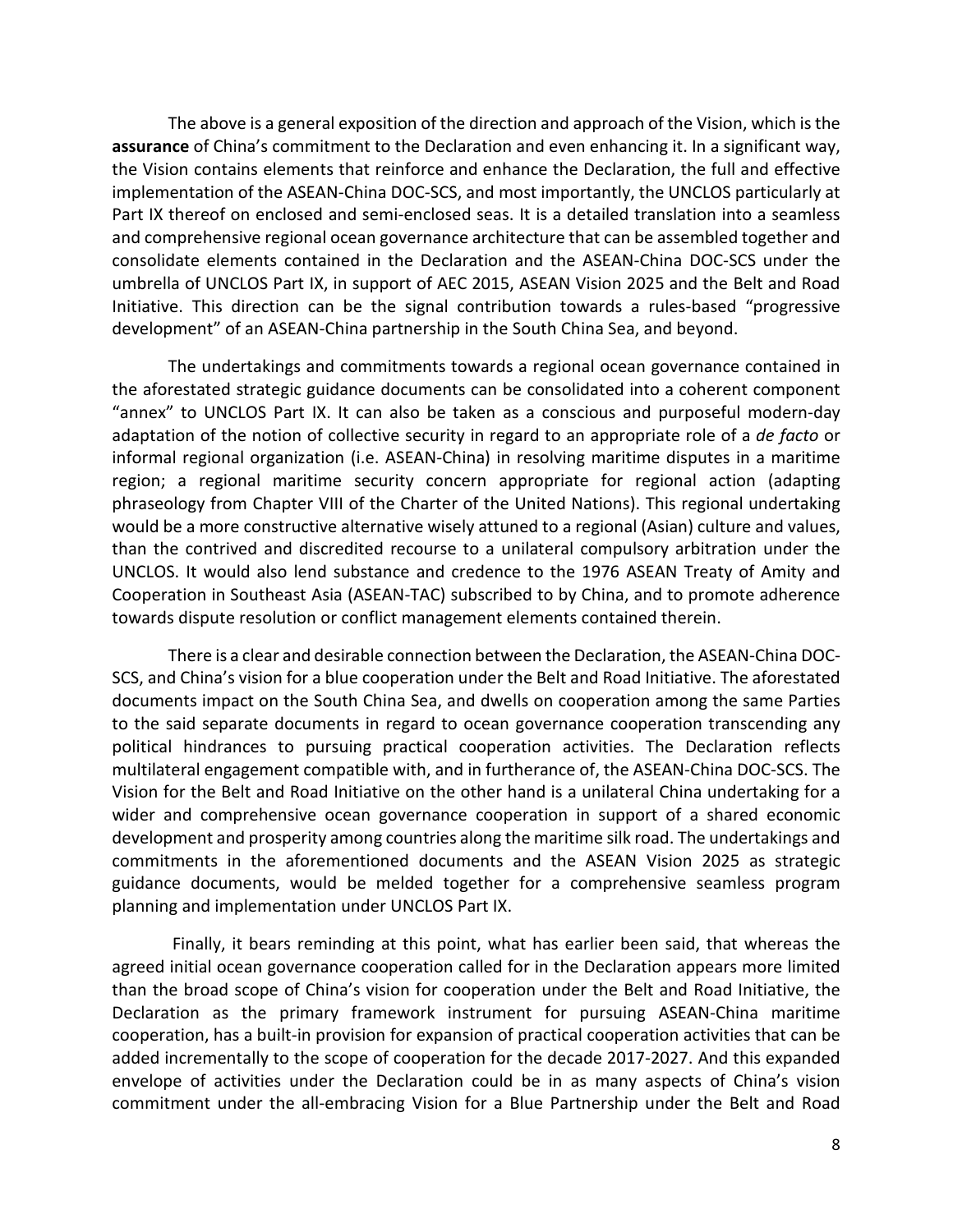Initiative. A number of existing ASEAN-China maritime cooperation arrangements, and an extensive set of separate bilateral arrangements between China and ASEAN member countries are already contained in China's vision document and therein catalogued. These bilateral arrangements which involves all ASEAN member countries except the Philippines (somehow) can be incorporated as building blocks under the Declaration, implementing UNCLOS Part IX. And good organizational models would be the EU Integrated Maritime Policy (IMP) and Arctic Council.

#### **Maritime jurisdictional issues as perceived hindrance to ocean governance cooperation in the South China Sea**

Awareness of a brewing and escalating conflict situation in the South China Sea became palpable since the mid-nineteen nineties with the so-called "Mischief Reef incident" involving China in the Spratly archipelago. The "incident" was seen as the overt and proximate cause that raised tensions in the South China Sea and generally regarded as signaling China's "assertiveness" in regard to the maritime disputes situation. It is also said that China's assertive moves in the Spratly archipelago to reconsolidate on what it considers its rightful entitlements in national territory, was further fueled by a vacuum created with the departure in 1991 of American presence in the South China Sea through their military bases in the Philippines. This was in the wake of a catastrophic volcanic eruption that destroyed physical facilities in the military bases; a natural event almost coincidental with the termination of the Military Bases Agreement (MBA) between the Philippines and the United States of America.

The Mischief Reef "incident", it may be worth noting, was not about an aggressive display of force but the setting up of a flimsy "fisherman's shelter" that when discovered, was announced by China to be made available in due time to fishermen of any nationality facing a distress situation in the South China Sea. Nevertheless, China's move in this regard was generally taken as establishing an occupation or at least a "presence" in the so-called disputed area. It is significant, however, that if it were indeed so, the excuse then relates to an ocean governance concern for fishermen and a proffered shared solution; and thus planting the seeds of an idea for collective cooperation?

The underlying cause of the conflict situation, however, was the unsatisfactory and controversial disposition, bordering on complete neglect or total indifference, at the United Nations Conference on International Organization (San Francisco, 1945) in regard to islands and other marine geological features in the South China Sea. The post-colonial and post-World War II sovereignty issues in the South China Sea thereafter remained festering and percolating. In the regional geopolitical equation, the change of government in China from the Kuomintang to the Peoples' Republic also raised regional apprehensions that translated into the so-called "Domino Theory" and triggering the frenzied free-for-all territorial grab. It should also be remembered that it was the Kuomintang Government era that first emphasized application of the 'nine-dashed line'; and Taiwan is still in possession of Itu Aba, the largest island formation in the Spratly archipelago. In other words, the present involvement of the People's Republic merely arises from governmental succession, a perspective with some significance in the context of the dispute situation as concerns China.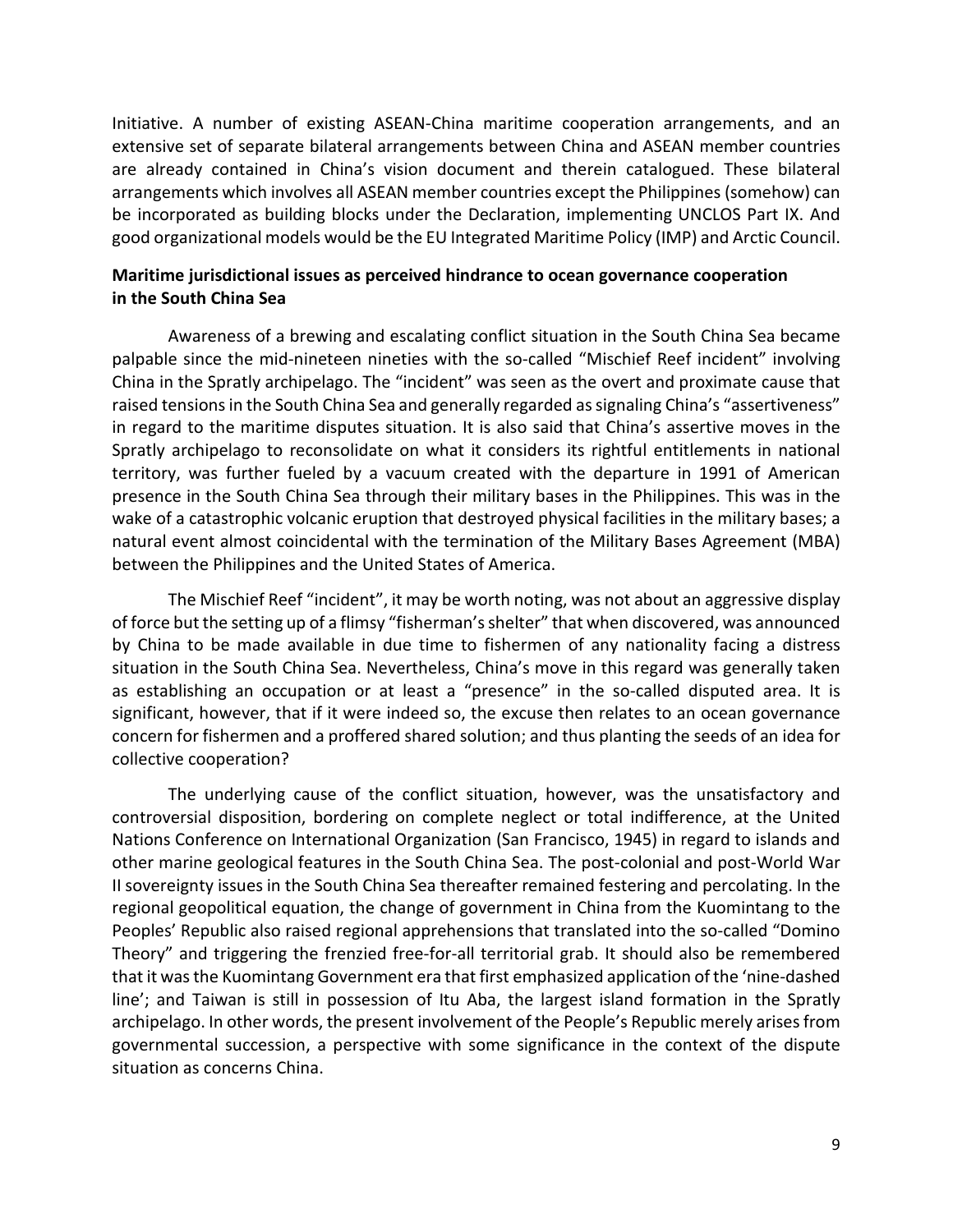At the same time, awareness was also growing among countries surrounding the South China Sea that the latent conflict situation in the Spratly archipelago could hamper normal Stateto-State interactions. These early apprehensions were nevertheless accompanied by a sense that the escalating conflict situation might yet be deflected, and political tensions eased, through cooperative ocean governance activities among regional States, in particular among the so-called "claimant countries", a point that has not been lost on the Declaration and Vision. At that earlier time, China had offered a "soft" formula for peacefully resolving the conflict situation which is about "shelving" sovereignty issues among claimant countries and engaging in joint cooperation/joint development of marine resources; leaving the sovereignty issues for future generations who may have the wisdom to work out the solution.

#### **Constructing regional ocean governance cooperation in the South China Sea in the midst of maritime jurisdictional conflicts** – tentative steps/early attempts

In regard to "soft" approaches to the conflict situation, a window for a "rules-based" collective cooperation opened through the United Nations Convention on the Law of the Sea (UNCLOS) that had then recently come into force. Certain regional initiatives were undertaken addressing ocean governance matters, otherwise now referred to as non-traditional maritime security concerns, such as the **Joint Oceanographic Marine Scientific Research Expedition in the South China Sea** (JOMSRE-SCS) between Vietnam and Philippines, and a Track 2 process that was the **Informal Workshop on Managing Potential Conflicts in the South China Sea** (MPC-SCS) sponsored by Indonesia. A marine scientific research exercise open to participation among scientists from regional countries and Taiwan (see later) was conducted under the auspices of the Informal Workshop MPC-SCS. A similar marine scientific research activity is the **Exercise Luzon Sea** which was a unilateral undertaking by the Philippines open to participating scientists from other States and international organizations by invitation. It cannot be argued with certainty that these new approaches had any direct impact towards a peaceful resolution of the conflict situation, but they raised awareness about an alternative mode other than the use of coercive means or recourse to assertive moves, and promoted the idea of management of the conflict situation through a collective and cooperative ocean governance approach.

A brief description of the foregoing initiatives relating to collective and cooperative regional ocean governance in the South China Sea, follows :

• **The JOMSRE-SCS Phase I (Philippines-Vietnam) -** In 1994, Philippines and Vietnam agreed for both countries to cooperate in marine scientific research and environmental conservation and protection in the South China Sea to increase knowledge on the natural processes of the marine environment and resources. The joint exercise, originally called the **Philippines-Vietnam Joint Oceanographic Marine Scientific Research Expedition in the South China Sea** (JOMSRE-SCS) was first conceived to be a confidence-building activity between the two countries upon the mutual recognition of Governments in the wake of the Vietnam war. In 2003, it was agreed to institutionalize the bilateral JOMSRE-SCS under **UNCLOS Part IX on Enclosed and Semi–enclosed Seas**, having achieved the initial goal of confidence building. An institutionalized JOMSRE-SCS would further enhance confidence and trust between the two countries, and advance and sustain the scientific aspect of the joint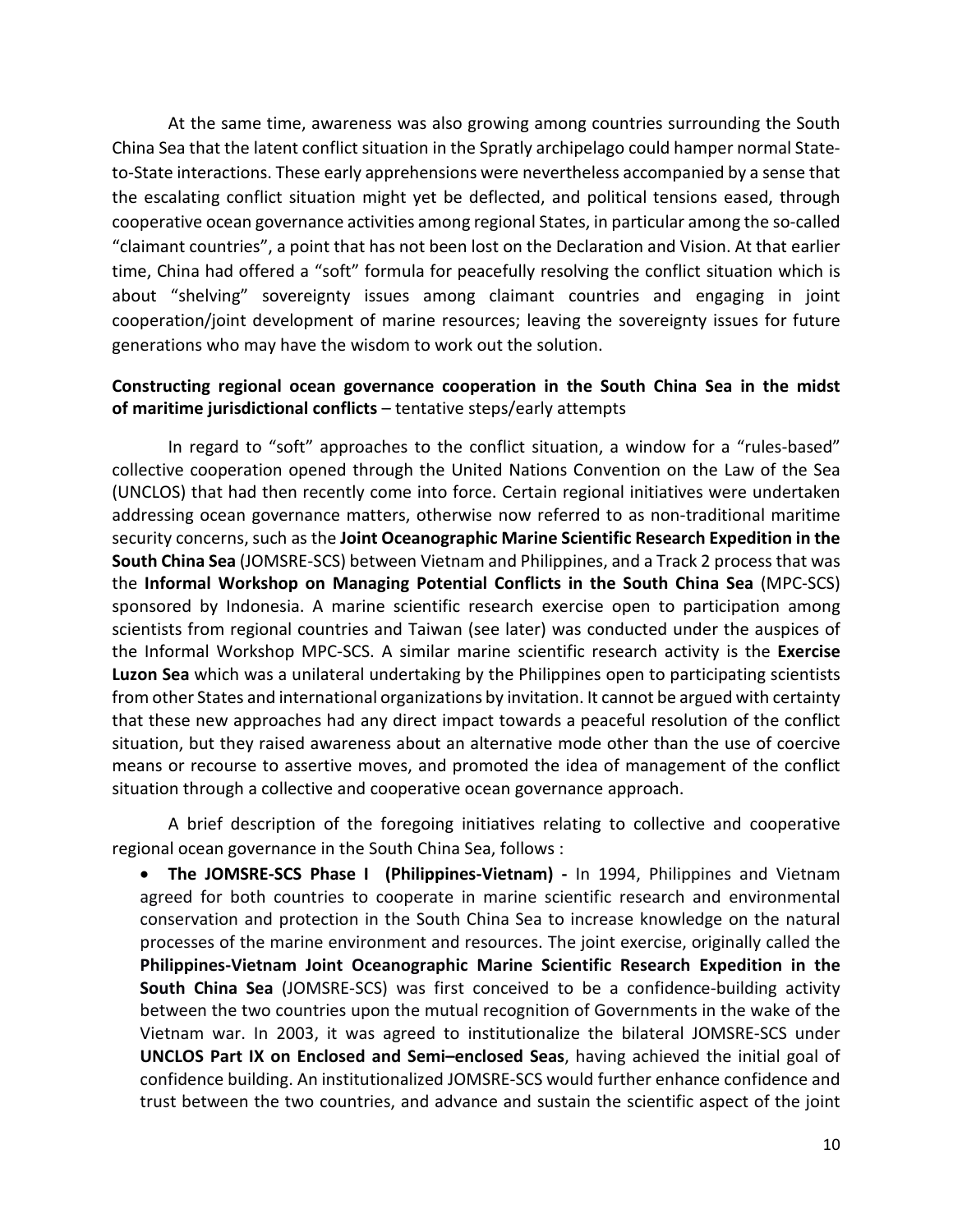project. The JOMSRE-SCS conducted four research cruises wherein participation was expanded to include scientists from other interested States, particularly the ASEAN riparian States to the South China Sea. It was also agreed among participating scientists that the bilateral Philippines-Vietnam JOMSRE-SCS I-IV now designated as **JOMSRE-SCS Phase I**, that the southern part of the Spratly archipelago have been adequately researched and sufficient scientific data gathered, and that JOMSRE-SCS Phase I would then be concluded.

The results, conclusions, and recommendations of the four JOMSRE-SCS Phase I expeditions are found in 23 papers published in 2008 as the **Proceedings of the Conference on the Results of the Philippines-Vietnam Joint Oceanographic and Marine Scientific Research Expedition in the South China Sea (JOMSRE-SCS I-IV)**. Seven of these papers were co-authored by Philippines and Vietnam scientists, a reflection of close collaboration between the two groups of scientists. The papers deal with seven topics, namely : the nature and status of marine biodiversity in the Spratlys, plankton, water circulation, marine geology, chemical oceanography, toxic chemicals in marine species, and implications of the overall findings on management of the marine resources.

An important finding from the research expeditions was the probability of fish larval connectivity via ocean currents and their gyres between the Spratlys and western Philippines and between the Spratlys and the coast of Vietnam. One recommendation to address the observed depletion of marine biodiversity (especially fish) was for the countries surrounding the Spratly archipelago, in particular Philippines, Vietnam and China, to jointly establish marine protected areas to rebuild, maintain and sustain the biomasses of fish and other resources inasmuch as such marine sanctuaries would be beneficial to all countries surrounding the South China Sea, and beyond. What may be a politically-nuanced statement in the form of a joke among scientists, was about a needed transmutation of the South China Sea into a Marine Protected Area, rather than an area protected by the Marines – demilitarization! The unsaid but serious message may be politically **sensitive**, but the thousands of military and civilian elements present in built – up marine geological features in the South China Sea have been found to be creating serious environmental and resource depletion concerns.

JOMSRE-SCS Phase I was formally concluded with a Symposium held at Ha Long Bay in Vietnam among participating scientists to discuss the overall results of the joint exercise. Among the significant recommendations contained in the **Proceedings** along with the establishment of marine protected areas, was for the creation of a **Transborder Marine Peace Park** in the South China Sea (TBMPP-SCS) jointly with other interested States, regional or extra-regional. The participating scientists also agreed to proceed to a **JOMSRE-SCS Phase II** intended to be the next higher and enhanced level of maritime cooperation in the South China Sea together with China. **(**The TBMPP-SCS has not yet found implementation, but would be good project implementing the Declaration.**)**

• **The JOMSRE-SCS Phase II (China-Philippines-Vietnam) -** As above indicated, the participating JOMSRE-SCS scientists agreed that JOMSRE-SCS Phase I had sufficiently covered the southern part of the Spratly archipelago. It was further agreed that JOMSRE-SCS Phase II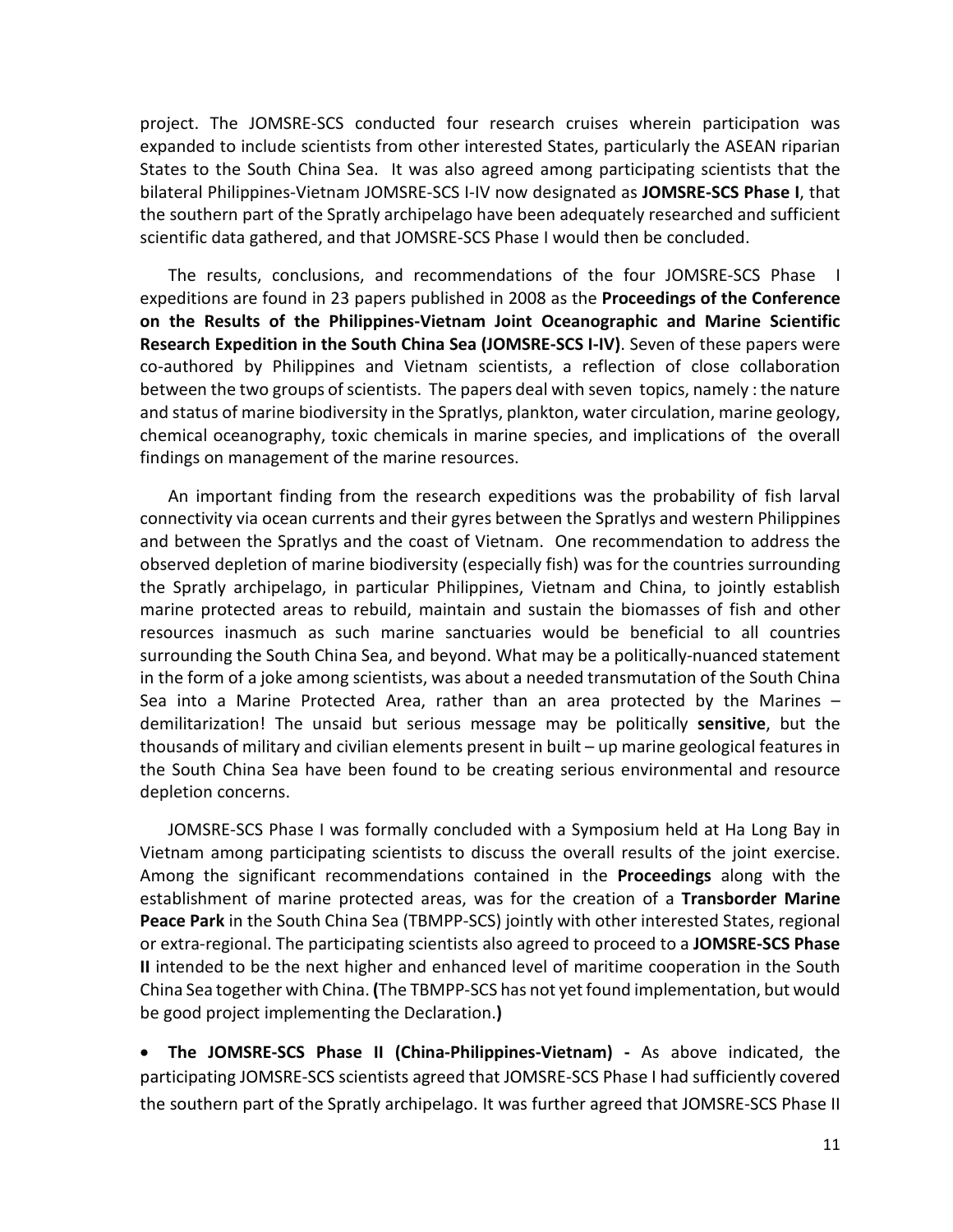should seek the participation of China (thus also labeled the Tripartite JOMSRE-SCS). The participation of China was necessary and inevitable as the scientists were aiming for a northward expansion of the research project as the next maritime area of scientific interest. **(**For example, the scientists were keen to investigate information about upwelling and downwelling phenomena in the sea area in the general vicinity of Hainan Island and the Philippine Sea.**)** The Governments of the Philippines and Vietnam accepted the preceding recommendation of the JOMSRE-SCS scientists and consultations with China were promptly undertaken. China readily agreed to the joint Philippines/Vietnam proposal and technical preparations commenced immediately involving scientists from the three countries primarily involved, i.e. China, Philippines and Vietnam. It was agreed to hold three preparatory meetings alternately in Manila, Guangzhou and Nha Trang.

Preparations were largely completed at the Manila and Guangzhou meetings, and the Nha Trang meeting was to be a wrap-up session. At the third and final preparatory meeting in Nha Trang, however, it was decided to hold an extra meeting in China to review the research cruise track. The JOMSRE-SCS Phase II cruise track was set among participating scientists and finalized in the two (2) preparatory meetings in Manila and Guangzhou. At the final wrap-up session in Nha Trang, however, the Philippines Track I head of delegation raised late objections and other "issues" which had political color, and insisted on a review. The additional meeting, which China offered to host, did not occur. The last minute agreement for an extra meeting was overtaken by events – the annual "window" of favorable weather conditions (monsoonal transition) for a marine scientific research cruise in the target area, had closed. The matter has not been thereafter further pursued, overtaken by a change of government Administration in the Philippines which decided to take a different attitude and dispute resolution tack in regard to the maritime disputes situation. JOMSRE-SCS Phase II has been placed in a 'political back burner', but it can be quickly resumed and incorporated into the ocean governance programme under the Declaration.

• **Exercise Anambas** – In March 2002, scientists from the South China Sea region, including participants from China and Taiwan conducted a major biodiversity expedition in territorial waters off the Anambas and Natuna Islands of Indonesia. The expedition was under the auspices of the **Informal Workshop on Managing Potential Conflicts in the South China Sea** mentioned earlier, and conducted entirely within the territorial jurisdictions of Indonesia. It was seen as the first of others intended to foster closer collaboration between regional scientists and managers. The two-week expedition obtained over 3000 specimens representing a large diversity of plant and animal species. Many were new records for the area, and some were also new to science. **(**Information sourced from a summary report of the events leading up to the expedition as well as data on the various collection sites that is available at [https://www.researchgate.net/p](https://www.researchgate.net/)ublication/311971468\_Expedition\_Anambas An Overview of the Scientific Marine Exploration of the Anambas and Natuna Archi pelago\_11-22\_March\_2002.**)**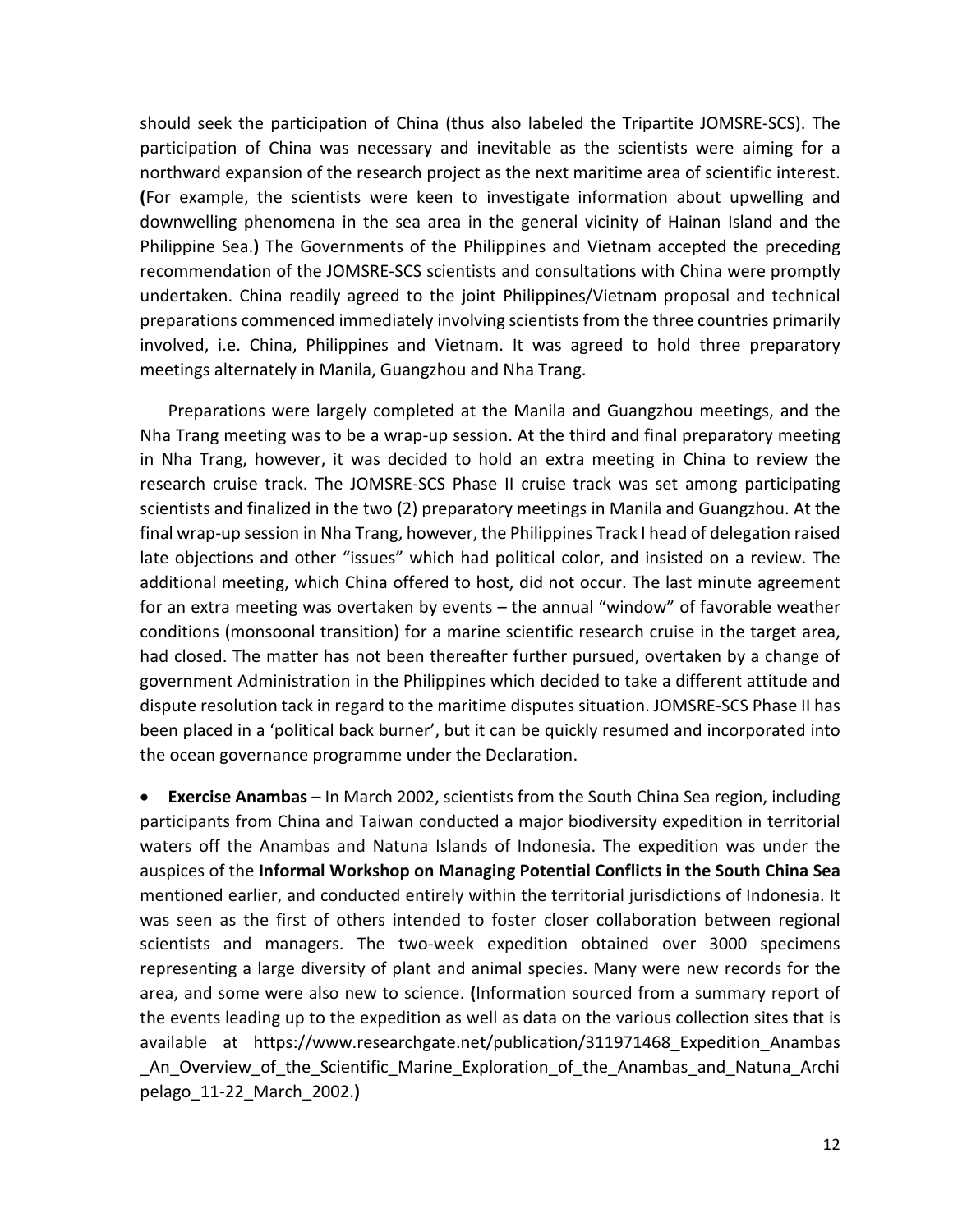• **Exercise Luzon Sea Phase I (Southern Palawan) -** The **Exercise Luzon Sea** (ELS) is a marine scientific research project conducted along the western coast of the island of Palawan and entirely within the maritime territorial jurisdictions of the Philippines. In this aspect, it is a take from Exercise Anambas, albeit a purely national project. It was purposely intended and designed to complement JOMSRE-SCS as the western coastal/territorial sea (and exclusive economic zone) connection from the Philippines towards the South China Sea high seas theatre of JOMSRE-SCS. Southern Palawan was chosen for the first phase (ELS 1) to parallel the western flank of the JOMSRE-SCS cruise tracks, and thus close the coastal and territorial sea gap towards the high seas. The subsequent series in **Exercise Luzon Sea** research cruise tracks (Phase II and II-a; and Phase III and IV) were planned to proceed northwards to cover the entire western coastline and territorial sea of the Philippines, anticipating the parallel research cruise tracks under JOMSRE-SCS Phase II. This was for planning purposes, the intent has always been to eventually meld Exercise Luzon Sea and JOMSRE-SCS.

ELS I was held on 16-28 March 2004 with the same composition of scientists from Philippines and Vietnam, but including scientists from Malaysia, Thailand and Laos (scientists from China withdrew at the last minute, during the send-off ceremony for the expedition, instigated by an ASEAN non-claimant State for reasons that was not openly disclosed). International organizations **Conservation International** (CI) and **World Wildlife Fund** (WWF) were also invited and sent representatives. The results of ELS 1 were published the following year (2005), and consisted of ten (10) papers dealing with oceanography, marine resources (mangroves, seagrasses, microalgae, benthos in soft-bottom areas, corals, fish, fisheries, marine turtles and marine mammals) and coastal and marine resources management (CRM).

 A significant information gathered from the abovementioned published results on ELS I that relates to ocean processes in the South China Sea, is in regard to data that . . . " would help oceanographers, marine biologists and marine resource managers understand the oceanographic processes that link bodies of marine waters. The ELS I expedition investigated the marine connectivity between the South China Sea and the Sulu Sea, the coastal sea areas north of Palawan Island, the Mindoro Strait, the strait separating Mindoro and Palawan (and associated islands), that serves as a passageway of water from the South China Sea to the Sulu Sea. Information gathered shows that it is through this channel that marine propagules, plankton nutrients (as well as pollutants) from the South China Sea enter the Sulu Sea. The other channel through which water from the South China Sea flows to the Sulu Sea is the Balabac Strait, where the direction of surface water flow was found to be southward and southeastward. In North Balabac where there are strong tidal currents, turbulence develops which can act against water stratification, promoting a mixing of water masses. The vertical profiles of temperature in the South China Sea from Mindoro to the southern tip of Palawan indicates a good vertical mixing of water, thus favoring high primary productivity." This is information that in the same manner is planned to be extrapolated and investigated along the entire length of the Luzon Sea to establish connectivity of the country's archipelagic waters and its western territorial sea and coastal areas, to the South China Sea.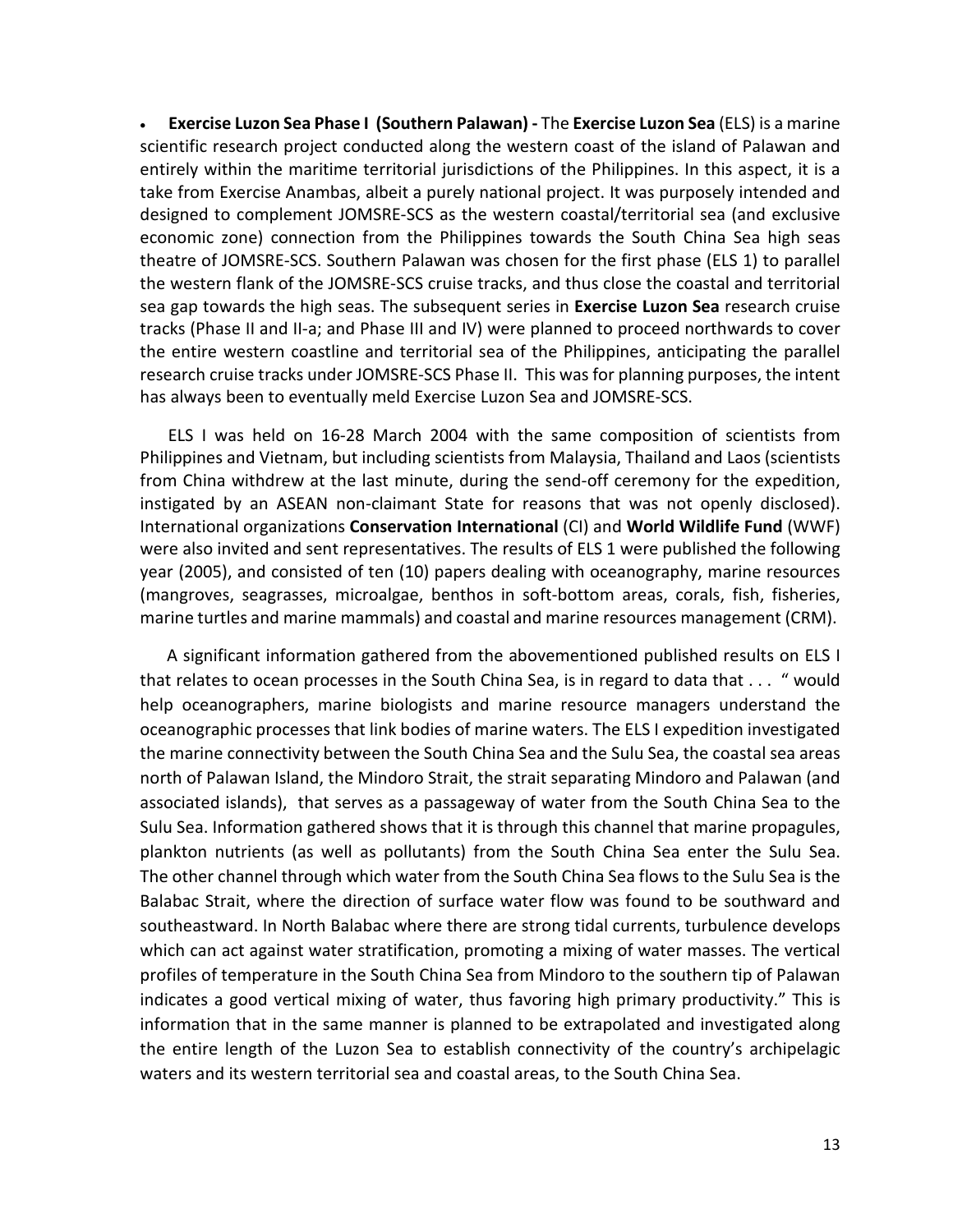The results of Exercise Luzon Sea suggests that joint cooperation in ocean governance especially in the situation of the South China Sea as an enclosed/semi-enclosed sea would be more beneficial to science and overall collective and cooperative management if conducted seamlessly unmindful of jurisdictional boundaries. It is a logical and necessary sequel to JOMSRE-SCS which excluded territorial waters from its coverage. In a practical way, the results of ELS I is a validation of UNCLOS Part IX in regard to the special circumstances of enclosed and semi-enclosed seas; that ocean governance in that regard must be seamless on account of the connectivity of the waters therein and the necessity for a collaborative and collective scheme among countries bordering such seas.

The above account is merely to share a glimpse of the characteristics of the South China Sea and surrounding bodies of water that points to the appropriate governance modality as gathered from practical cooperation activities. They are sample activities that need to be catalogued and assembled towards implementing the Declaration; the said activities above can serve as among building blocks for regional ocean governance for the South China Sea, and beyond.

### **Another collective threat situation to the coastal and marine environment of the South China Sea necessitating cooperative solutions**

The coastal and marine environment of the South China Sea also faces another collective threat situation not conceived in the Declaration but about which early provisions must already be factored into the overall regional coastal and marine environment protection scheme. This relates to pollution that can be generated from exploration and exploitation of seabed energy resources. The foregoing threat situation arises in the South China Sea under two situations, in both instances graphically illustrated in the extent of damage to the coastal and marine environment and resources in the 2010 BP oil spill in the Gulf of Mexico. These involves seabed energy exploration and exploitation in the following situations in the South China Sea:

- where the seabed energy resources are located within uncontested national maritime jurisdictions
- where the seabed energy resources are sited in areas subject of contested maritime jurisdictional claims

In both such instances above, the threat situation to coastal and marine environment is a collective interest to ASEAN-China, and therefore some early awareness and steps should already be included into the overall scheme under the Declaration.

A practical undertaking that relates to the second situation above is a joint cooperation and joint development project in the South China Sea involving marine and seabed resources; **the Joint Marine Seismic Undertaking (JMSU)**. It is a purely commercial venture between China National Offshore Oil Corporation, Vietnam Oil and Gas Corporation and Philippine National Oil Company to explore for seabed energy resources in a defined area in the South China Sea. The agreement is the first to be conceptualized and planned as a joint cooperation/development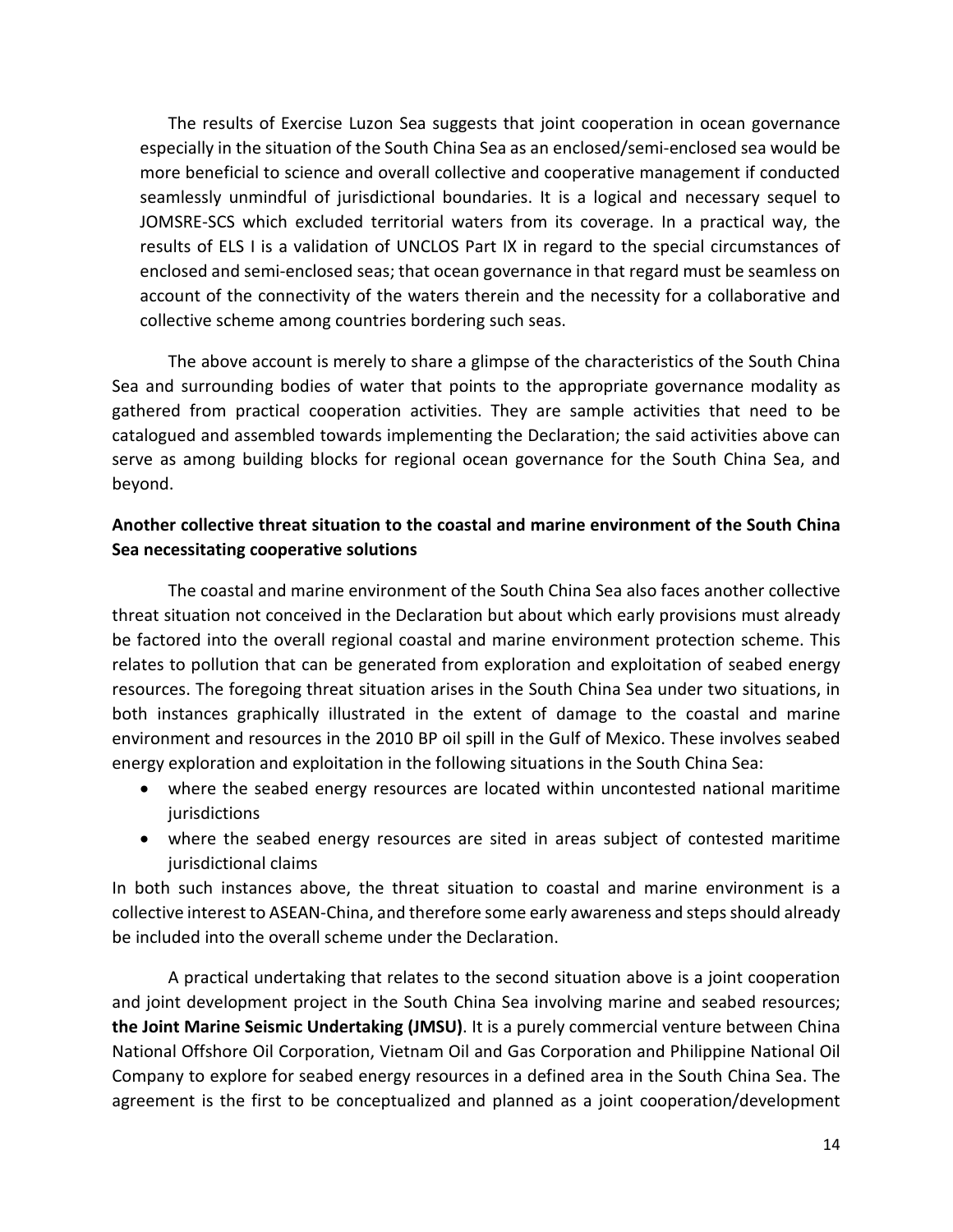venture in disputed waters in the South China Sea, initiated by the Philippines. The joint cooperation part i.e. survey and research on seabed energy resources, was successfully completed with promising results. Under the terms of the agreement, joint cooperation would progress to joint development (exploitation) if commercially warranted. The original JMSU agreement was first entered into between the Philippines and China on 1 September 2004. Later, on account of strong objections from Vietnam, another stakeholder claimant State in the disputed area covered in the China-Philippines agreement, a three-party agreement that includes the Vietnamese company was signed on 14 March 2005.

The first phase of the tripartite JMSU was a joint cooperation activity to conduct research on petroleum resource potential which was completed and confirmed the presence of commercially exploitable energy deposits. The JMSU, as aforesaid, was a commercial undertaking among private companies with official endorsement and support from their respective governments. The joint cooperation part of the arrangement, *i.e.* resources survey (seismic), carried on smoothly although the Philippines part was dogged domestically with anticipated allegations of unconstitutionality if the venture were to proceed to the exploitation phase. The joint cooperation part having been successfully completed with promising results, steps were then taken to proceed with joint development or exploitation. The exploitation phase, however, was aborted as the Philippines government was compelled to suspend participation not because of Constitutional objections, but it was sidelined on account of public suspicions of corruption on the Philippines side.

The JMSU is herein mentioned as another aspect of cooperative initiatives between interested parties in the two instances earlier mentioned, that is subject to circumstances and characteristics related to the South China Sea as an enclosed and semi-enclosed sea. As noted, a collective and cooperative ocean governance in the South China Sea is compelled by nature and the shared characteristic regional features of the South China Sea. On the other hand, another aspect that strongly promotes joint cooperation/development has to do with the exploitation of seabed resources including energy, on account of jurisdictional disputes or straddling seabed energy resources. The point here is that in the South China Sea, a culture of cooperation among bordering States is dictated by nature, economics, or politics. Any of these instances could engender threats to the coastal and marine environment. While any such joint cooperation/joint development practical cooperation activities in the South China Sea must be encouraged for the sake of regional maritime peace and good order, the other facet in regard to coastal and marine environmental protection must not be overlooked as an ASEAN-China concern under the Declaration. **[**The JMSU may have been inspired from a joint cooperation undertaking between China National Offshore Oil Corporation (CNOOC) and Taiwan's Chinese Petroleum Corporation (CPC) with official sanction from both parties, to explore for energy resources in the Chaosan block located in the northern part of the South China Sea. This development is significant on account of the Parties involved, and conveys a message pointing to joint cooperation/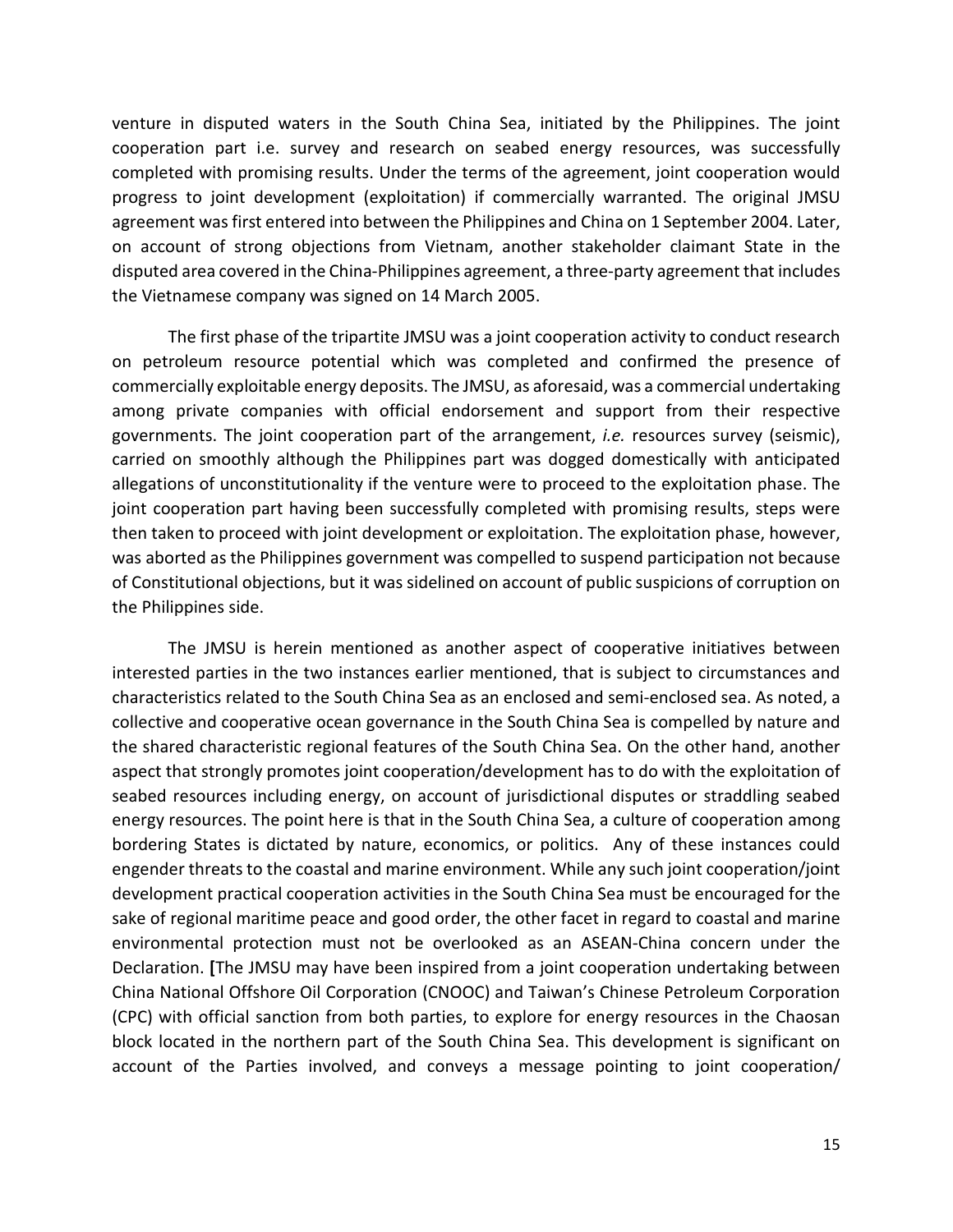development modality that would overcome political issues. (See "Landmark Taiwan-China oil exploration pact inked," Manila Bulletin, 17 May 2002, B-18.)**]**

#### *Implementing the Declaration* : **Back to the Future on a clean slate**

A "second wind" opportunity constructing an UNCLOS-based regional collective and cooperative ocean governance regime for the South China Sea can start with a clean slate devoid of extraneous geopolitical/strategic notions introduced into the conflict situation by extraregional Powers. There are two factors as recently and successively happening events and both involving the United States of America, the leading world maritime Power and non-Party to the UNCLOS, that clears the table and can facilitate a restart. These are :

 $\triangleright$  In regard to an artificial and politicized non-issue of a supposedly strategic concern i.e. Freedom of Navigation, injected late into the regional conflict scenario by extraneous Powers. At the recent APEC Summit in Danang and the ASEAN and Related Summits in Manila, President Donald Trump emphatically qualified the time-honored principle of Freedom of Navigation as applicable to trading ships and not just to State and military vessels. The principle had never been violated in the South China Sea in any way and at any time during the running dispute situation; it is *fake news*, to use contemporary language. The new Trump freedom of navigation doctrine, however, presents a timely opportunity for regional States to revisit the principle and define it in terms appropriate and suited to the South China Sea maritime region – that ocean governance trumps freedom of navigation. Ocean governance is a *jus cogens* that is the very rationale of the UNCLOS that qualifies the exercise of the right of freedom of navigation, for the protection of coastal and marine environment. **(**Compelling readings: (1) Statement of Rudiger Wolfrum as President of the International Tribunal for the Law of the Sea (ITLOS) entitled **"Freedom of Navigation : New Challenges"**  [\(https://www.itlos.org/fileadmin/itlos/documents/statements\\_of\\_president/wolfrum/freed](https://www.itlos.org/fileadmin/itlos/documents/statements_of_president/wolfrum/freedom%20_navigation_080108_eng.pdf) [om \\_navigation\\_080108\\_eng.pdf](https://www.itlos.org/fileadmin/itlos/documents/statements_of_president/wolfrum/freedom%20_navigation_080108_eng.pdf)) and (2) **"The Truth About US Freedom of Navigation Patrols in the South China Sea"** by Shannon Tiezzi [\(http://thediplomat.com/ 2015 /09/the](http://thediplomat.com/%202015%20/09/the-truth-about-us-freedom-of-navigation-patrols-in-the-south-china-sea/)[truth-about-us-freedom-of-navigation-patrols-in-the-south-china-sea/\)](http://thediplomat.com/%202015%20/09/the-truth-about-us-freedom-of-navigation-patrols-in-the-south-china-sea/).) Clear guidelines under the Declaration in regard to the exercise of freedom of navigation, aside from being a protective mechanism in the interest of coastal and marine environment, can be a defining factor in implementing the 1971 ASEAN Declaration on the Zone of Peace, Freedom, and Neutrality .

 $\triangleright$  In regard to the ruling of the Permanent Court of Arbitration at The Hague (The Hague PCA) handed down a year and a half ago. President Trump had "set aside" the ruling wherein the Philippines won an "overwhelming" victory and which former U.S. Secretary of State Madeleine Albright characterized as already a "permanent part of international law". At the APEC Summit in Danang and later during the ASEAN and Related Summits in Manila, President Trump offered to personally arbitrate on the conflicting maritime claims in the South China Sea, and thus effectively setting aside the PCA ruling. There can be no other interpretation or explanation for the Trump statement, for otherwise how is it possible for the President of the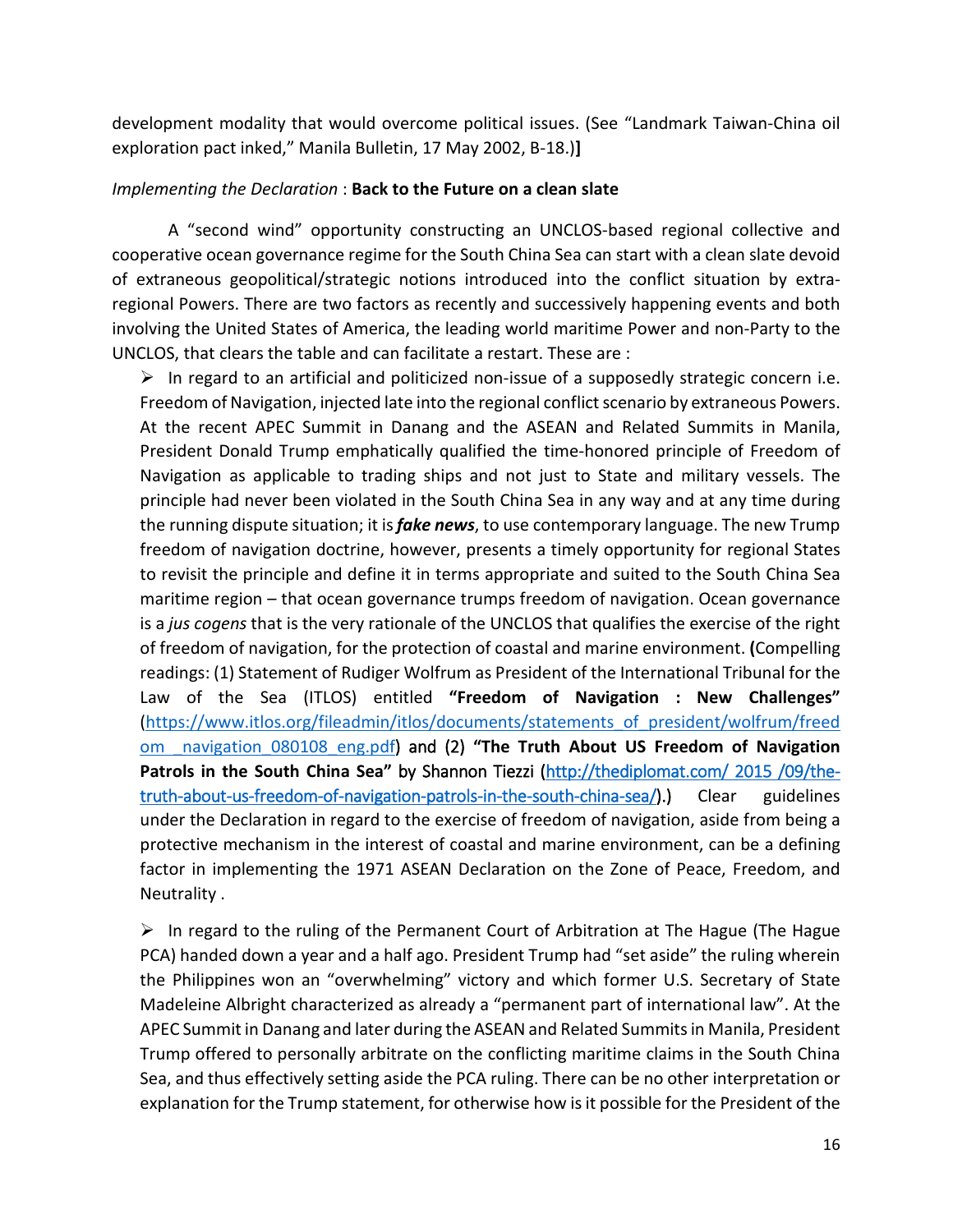United States of America to arbitrate on an issue that has already been settled by a rulesbased compulsory arbitration and actively encouraged and supported all the way by the Government of the United States of America? And knowing that arbitration is a "non-starter" with China? It is a complete about turn and repudiation of The Hague PCA ruling. Significantly, a year and a half after The Hague PCA ruling, nothing has changed on the *status quo* on the ground nor in clarifying the situation; whether on the facts or the law. The Hague PCA ruling is all "water under the bridge" and thus an occasion for a fresh start for the region towards a collective and cooperative ocean governance transcending the maritime jurisdictional disputes situation. And innocent passage carries on freely and unabated.

While it may not be necessary for ASEAN-China to make clarificatory points on the above issues, it is nevertheless necessary to make a clear, directly or ASEAN-China position relevant to implementing the Declaration to remove any cloud or controversy; to clear the air, so to say.

It is emphasized that when extraneous or extra-regional Powers are herein mentioned, it is in regard to activities related to geopolitical positioning and not to their presence for commerce and trading. Their presence in the region is important and helps create economic vitality as evidenced by vessels flying the flags of all nations carrying more than fifty percent of world trade through the South China Sea. Foreign presence is welcome but involvement is needed in regard to ocean governance particularly for coastal and marine environmental protection. Shipping is considered a human activity that is an ever present threat to the coastal and marine environment. The Torrey Canyon, Exxon Valdez, Prestige II (and the Gulf of Mexico) incidents are among the more destructive examples that are magnified no end in the very tight and sensitive coastal quarters of the South China Sea and the larger maritime region that are interconnected enclosed and semi-enclosed seas. The basic proposition is that, as ocean governance cooperation increases in the South China Sea, maritime disputes especially those that generate political tension would expectedly decrease, facilitating trade and development and regional economic and political integration.

Extra-regional countries, especially those with interests in trade and shipping, are stakeholders in regional ocean governance in the South China Sea as "other interested States" under UNCLOS Part IX. These "other interested States" must pursue and strengthen ocean governance cooperation with regional countries, for their own interests. This is especially true for those with dialogue relations with the ASEAN such as ASEAN-Japan, ASEAN-ROK, ASEAN-India, ASEAN-Australia, ASEAN-New Zealand, ASEAN-EU, ASEAN-US and ASEAN-Canada. The ASEAN Dialogue Partners must separately and respectively highlight the ocean governance agenda in their Dialogue relations as a two-way proposition of mutual benefit to facilitate trade and commerce. Leading maritime countries if they may, can give a focused priority on transfer of knowledge and technology under the UNCLOS **Final Act** at **Annex VI - Resolution on Development of National Marine Science, Technology and Ocean Service Infrastructure**, which can be incorporated into the suggested ASEAN-China Plan of Action. The UNCLOS at Parts XII and XIII provides for general obligations among States Parties in regard to assistance and cooperation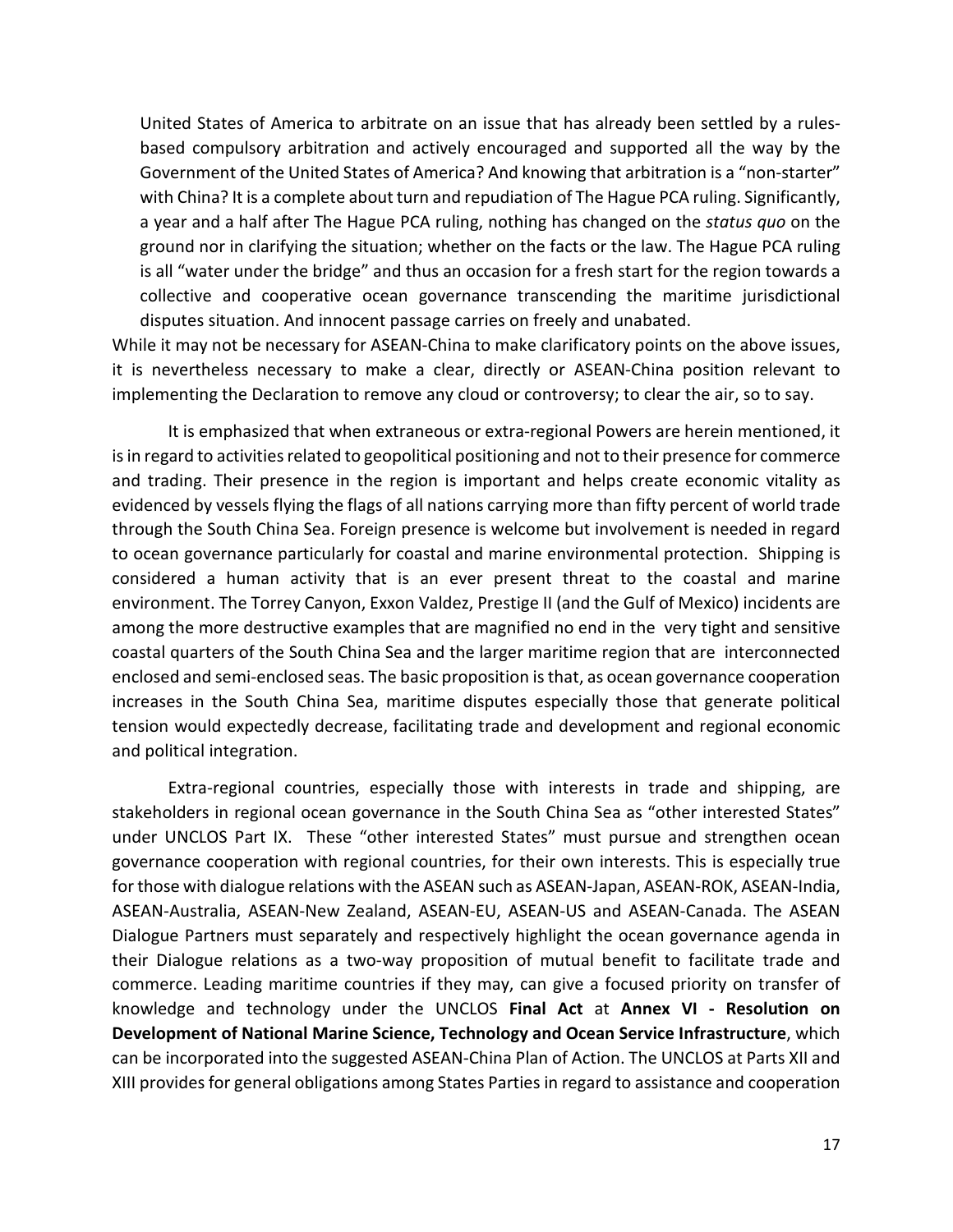in capacity building and marine scientific research and environmental protection, which can be tapped in furtherance of cooperation under the Declaration.

#### *Conclusion* **:** An **ASEAN-China Action Plan** - implementing the *Declaration* and *Vision*

As can be seen, there is a clear early inclination and direction among countries bordering the South China Sea to undertake joint and cooperative activities related to ocean governance. And this despite the disputes situation prevailing in the maritime region, or probably because of it. In other words, countries bordering the South China Sea, especially the so-called claimant countries, have impliedly accepted "shelving sovereignty issues" and pursuing joint cooperation/development, the Deng Xiao Ping formula. After a six-year blip, an opportunity for a restart on collective regional ocean governance cooperation may be presenting itself at this time; going back to the future and starting on a clean slate through the Declaration and a modernized fleshed-out version of the Deng Xiao Ping formula i.e. the ocean governance **Vision** of China in connection with its Belt and Road Initiative.

The combined legal and scientific framework for a formalized collective and cooperative regional undertaking are already provided for in the UNCLOS 1982, the ASEAN-China Declaration on Coastal and Marine Environmental Protection and the ASEAN-China Declaration on Conduct of Partiesin the South China Sea; and a development compass provided under ASEAN Vision 2025 and China's Vision on the Belt and Road Initiative. These framework documents under ASEAN-China need coherence towards constructing an ASEAN-China **Plan of Action** that is strong on commitment in regard to collective and collaborative ocean governance cooperation. This action plan could well overtake the elusive "binding and enforceable" Code of Conduct, altogether making it superfluous and unnecessary. And needless to say, it can culminate in a durable seamless and comprehensive regional ocean governance regime establishing maritime connectivity essential to economic/political integration supportive of AEC 2015. China's Vision for the Belt and Road Initiative which have been accorded favorable reception from ASEAN member countries, and shown above to be premised on practical cooperation activities that in some aspects have already been demonstrated among certain regional countries more than a decade earlier, may yet be the motivation to galvanize a collective regional political will towards the ocean governance proposition.

In regard to coastal and marine environmental protection, a "starter package" would be as indicated in the Declaration, a prioritized program to address IUU fishing and fisheries conservation, Integrated Coastal Zone Management (ICZM), and transborder marine pollution; a development cluster that straddles the three pillars of AEC 2015 and further defined in many parts under ASEAN Vision 2025. A jump-off activity can take up from the JOMSRE-SCS Phase II and Exercise Luzon Sea left off and as a combined activity on marine scientific research and biodiversity conservation. Catching up with the times through the adoption of a comprehensive and seamless ocean governance system appropriate for the South China Sea maritime region, and beyond, through which passes more than half of the world's commercial vessel traffic, the "starter package" must already assign prudent attention and concern to Vulnerable Marine